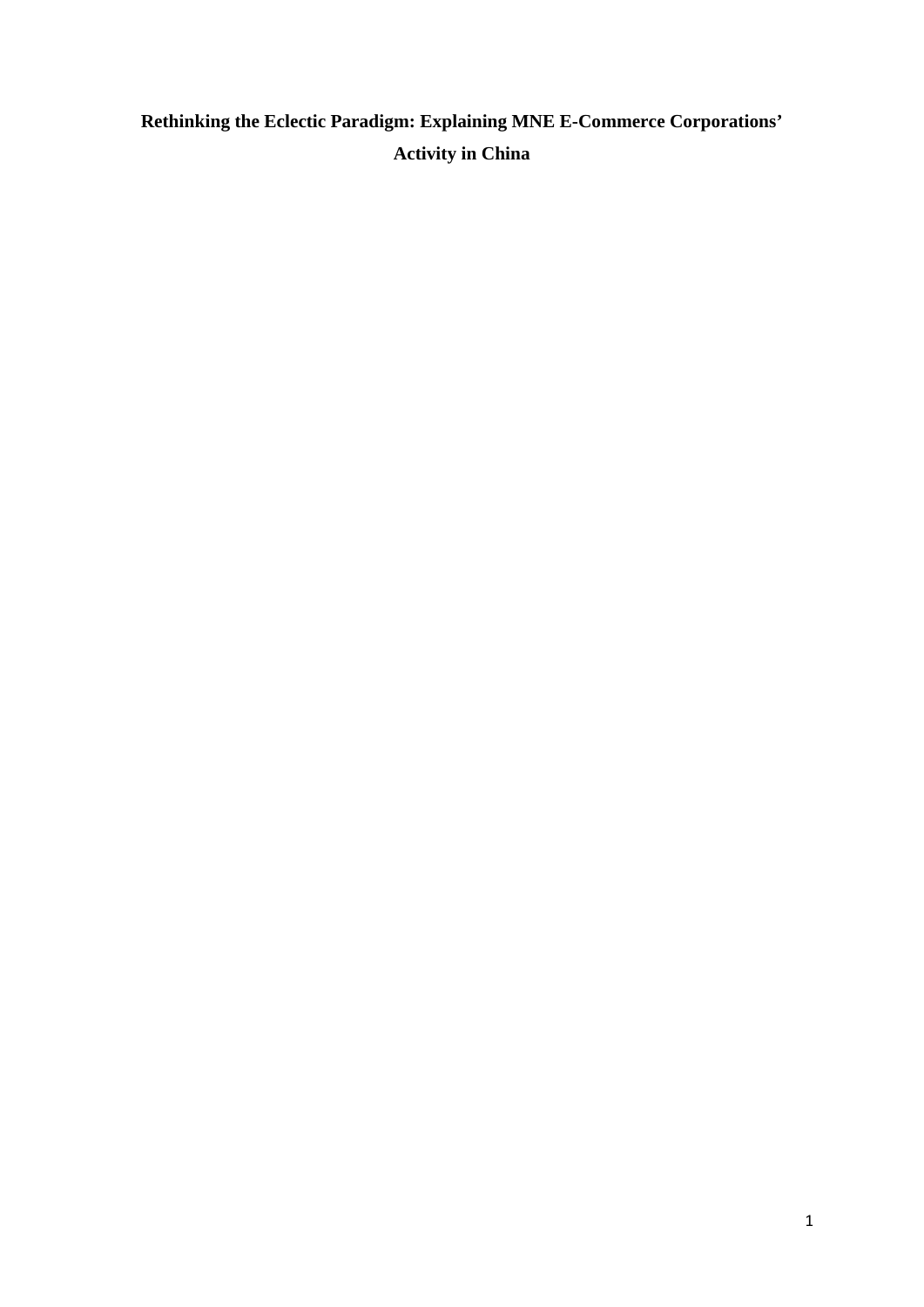# **ABSTRACT**

We use the eclectic paradigm as an analytical framework to explain the MNE e-commerce company's activities in China. Grounded in the rich data, we argue that the dynamic interplay between the ownership advantage and local institutional context that have emerged particularly in the information age—plays a significant role in explaining the trajectory of MNE e-commerce companies in China. We propose On, Ln and In by embedding networkbased advantages within the OLI paradigm. With the acceleration of technological change and non-ergodic uncertainty, such a network-embedded eclectic paradigm will lead to MNE ecommerce companies' sustainable development in the emerging economy.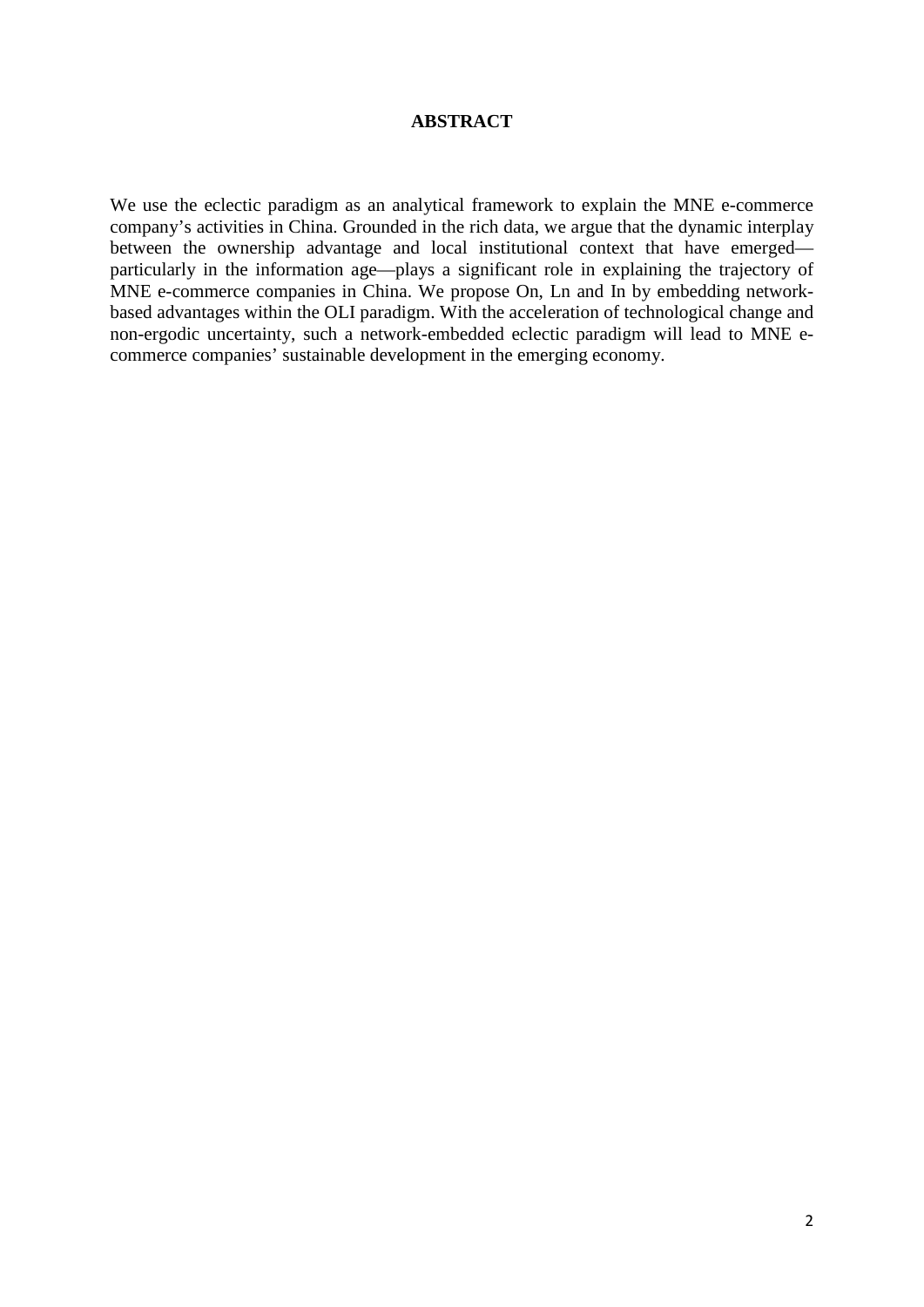#### **INTRODUCTION**

Since China opened up its market in the late 1970s, multinational enterprises (MNEs) from developed economies in a plethora of sectors, ranging from automotive and retailing to consumer goods and professional services, have all achieved various level of success in China. However, one peculiar observation is that no MNE e-commerce companies (ECCs), from AOL, Yahoo, eBay, Google to Amazon and Groupon, thus far have been able to replicate such successes in China. ECCs have been defined differently by various studies (Achrol & Kotler, 1999; Chesbrough & Teece, 1996; Singh & Kundu, 2002). For the purpose of this paper, however, we adopt the definition of ECCs are suggested by Singh & Kundu (2002): '*organisations that from inception are engaged in electronic commerce, and derive significant competitive advantage from the use of network resources resident in virtual networks of commercial collaborative alliance*' (p. 680). This includes, for example, internet content providers (Yahoo), online product and service providers (Amazon), online intermediary, which brings buyers and sellers together by aggregating information, such as search engines, namely Google, and market makers, including Groupon and eBay, for example.

Yahoo was one of the early pioneers to have ventured into China, which it did in 1998. Its business reached a peak in the early 2000s; however, soon, its market share began to decline. Yahoo China was acquired by a local ECC Alibaba, and stopped providing news and community services in September 2013. eBay and Google entered China in 2002 and 2006, respectively, but, despite their early successes, their market shares declined rapidly to 6.2% and 19.2% by the time they exited China in 2006 and 2010. Others, such as Amazon and Groupon, continue to struggle with their current market shares, which reach only single digits in China. Compared with other MNEs in China, we have never witnessed such systematic failure. With the resources and capabilities available to these MNE ECCs, the performance displayed in China is unexpected. A prevalent argument holds that government censorship is the main reason for the failure of MNE ECCs activity in China; however, similar government censorships were found in other countries, such as Indonesia, Thailand and Saudi Arabia, whilst MNE ECCs, such as Google, are still able to dominate more than 95% market share in these countries. Whilst this phenomenon has been subject to much speculation and debate, there remains paucity in systematic analysis based on comprehensive empirical data.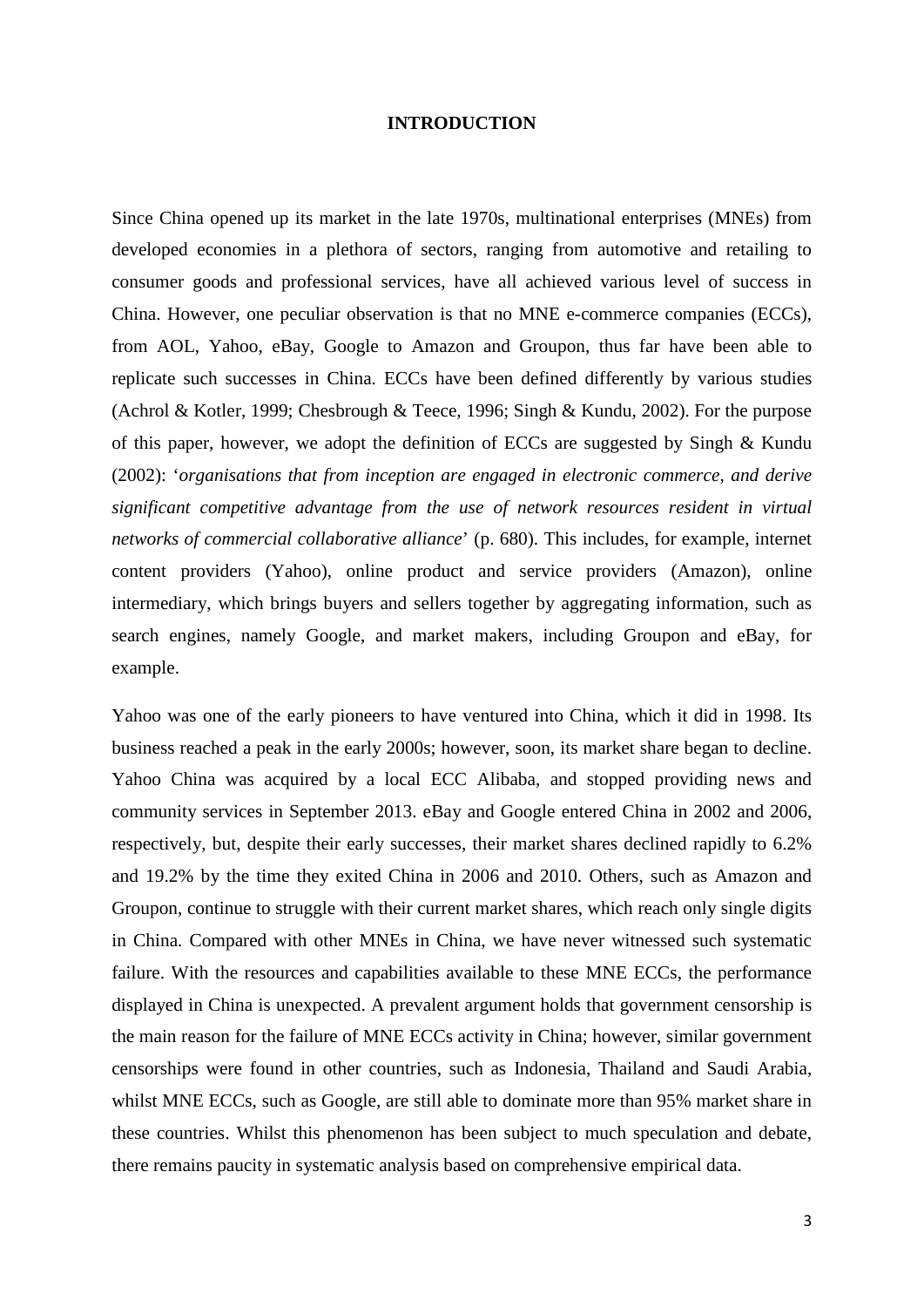Many scholars have engaged in the debate on the extent that new forms of organisations challenge existing international business (IB) theories in general and, in particular, the Ownership-Location-Internalisation (OLI) or eclectic paradigm (Collinson & Rugman, 2007; Dunning, 2006; Narula, 2006). An increasing number of ECCs are now MNEs, and have internationalised. Some researchers have attempted to integrate e-commerce with various IB theoretical frameworks with the aim of extending the framework's explanatory power. However, few such attempts grounded in comprehensive empirical data (Singh & Kundu, 2002; Dunning & Wymbs, 2001) are specific to ECCs *per se* (Dunning & Wymbs, 2001), and are particular to transition economies and emerging markets (Oxley  $&$  Yeung, 2001), with the majority of them lacking a robust underpinning theoretical framework (Wang & Ren, 2012). The rapidly growing importance of the internet and ECCs calls for a corresponding shift in the discussion of internationalisation. Accordingly, it is our aim in this paper to respond to this call from both a theoretical and an empirical perspective. This paper investigates how the OLI paradigm can be employed with the objective to explain the trajectory of MNE ECCs in China. OLI is utilised as the overarching analytical framework for this research owing to its versatile (Narula, 2006) and robust [\(Dunning, 2001;](#page-29-0) [Eden & Dai, 2010\)](#page-30-0) nature, which can be applied when explaining various industries and business activities in the field of international business [\(Cantwell & Narula, 2001\)](#page-29-1).

In the next section, Dunning's OLI paradigm will be critically reviewed in relation to the unique characteristics of ECCs. Following this, the empirical work for this paper will be discussed, and key factors affecting the performance of MNE ECCs in China will be identified and examined. In the final section, the implication of our analysis for MNE ECCs will be highlighted.

#### **LITERATURE REVIEW**

## **The Characteristics of ECCs**

ECCs are characterised by high network externality and connectivity, and low marginal costs of production (Hidding, Williams & Sviokla, 2011; Shapiro & Varian, 1999). Network externalities are *positive consumption externalities* where the consumer benefits from using a product or service increases with the number of other users of the same or similar good (Katz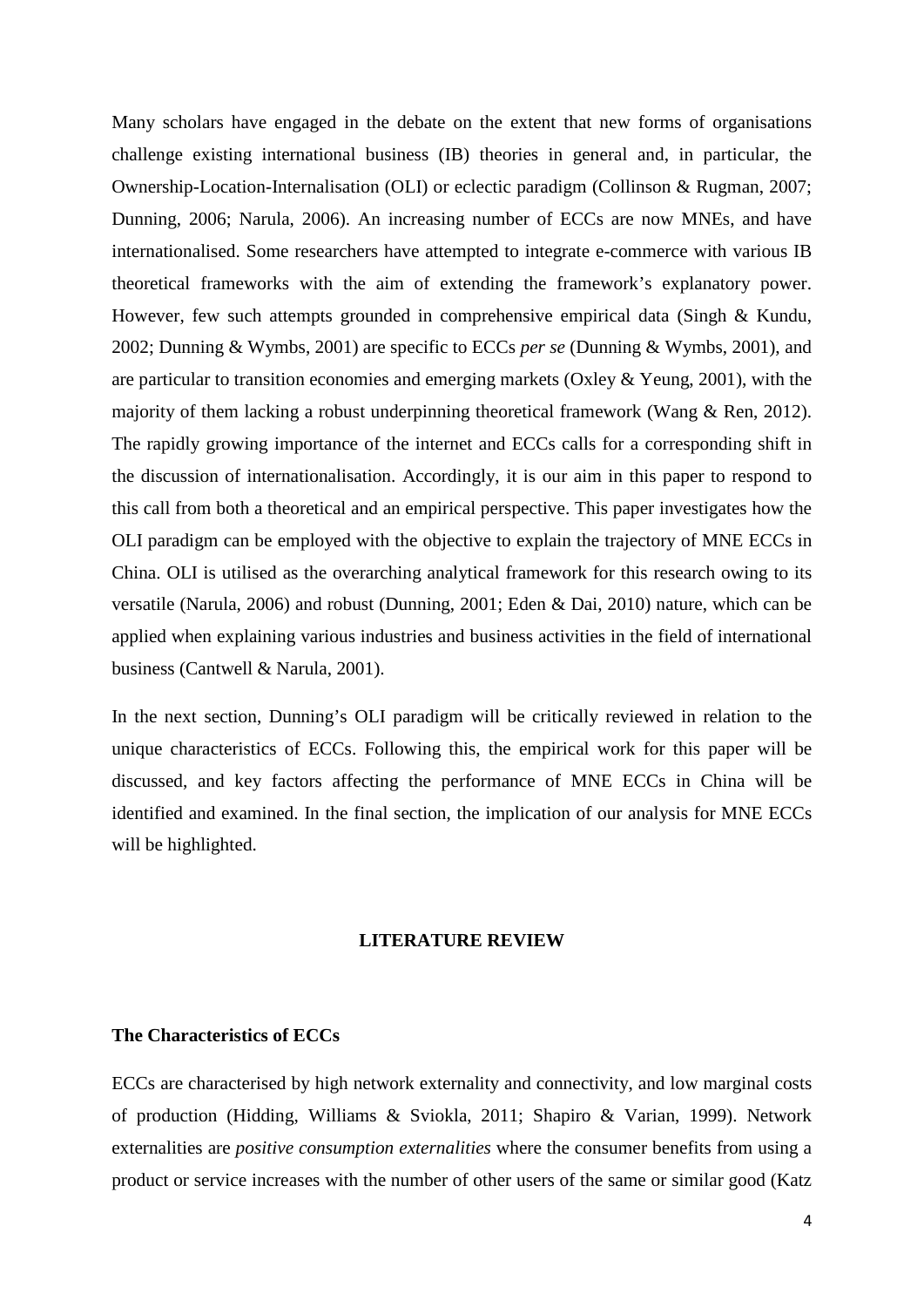& Shapiro, 1986). Prominent examples of industries that exhibit network effects include PC hardware and operating systems, games and ECCs. Market imperfections attributed to information asymmetry, such as price determinism and information transfer, are reduced or altogether eliminated on the internet (Singh & Kundu, 2002). ECCs also have unprecedented reach (Amit & Zott, 2001), highly networked in alliances and partnerships, and are more recognised as more susceptible to demand-side economics (Dunning & Wymbs, 2001; Singh & Kundu, 2002; Shapiro & Varian, 1999). The role of the customer is largely enhanced owing to the fact that the internet allows them to play an active role in creating and competing for value (Watson, Pitt, Berthon & Zinkhan, 2002).

Value-creation in ECCs takes place along four different dimensions, namely efficiency, complementarity, lock-in and novelty (Amit & Zott, 2001). In addition to transaction efficiency and novelty, value-creation is largely dependent on *complementarities*, which include vertical complementary goods (e.g., supporting service that facilitate and encourage online transaction) and horizontal commentary goods (e.g., one stop shopping) provided by partners (Amit & Zott, 2001; Dunning & Wymbs, 2001). ECCs are able to *lock customers and partners in* through high switching costs and positive network externality (Amit & Zott, 2001). The large customer base and complementary goods are two reinforcing mechanisms, creating a *virtuous cycle* (Hill, 1997), which is crucial for MNE ECCs' sustainable development (Shapiro & Varian, 1999). As a result, ECCs' value-creation is not exclusively dependent on endogenous firm transaction efficiency, but rather on the exogenous relational assets ECCs possess with vertical and horizontal complementary partners, and a large customer base.

ECCs deliver information and services that are instantly available to a vast number of customers with significantly reduced search and transaction costs, and which heavily rely on network externality (Malone, Yates & Bejamin, 1987). As ECCs demonstrate a unique set of characteristics, one thus might expect that the traditional guiding logic underpinning traditional industry, and traditional intermediary business and information brokers may only be partially applicable to ECCs. ECCs are also subject to two main sources of uncertainty, namely process uncertainty arising from unfamiliarity and the newness of the medium (Liang & Huang, 1998), and demand uncertainty arising from short product lifecycles and rapid technological obsolescence on the internet (Jones, Hesterly & Borgatti, 1997). Such valuecreation processes redefine a firm's boundary, and create significant uncertainties, which present a fundamental challenge to conventional IB theory.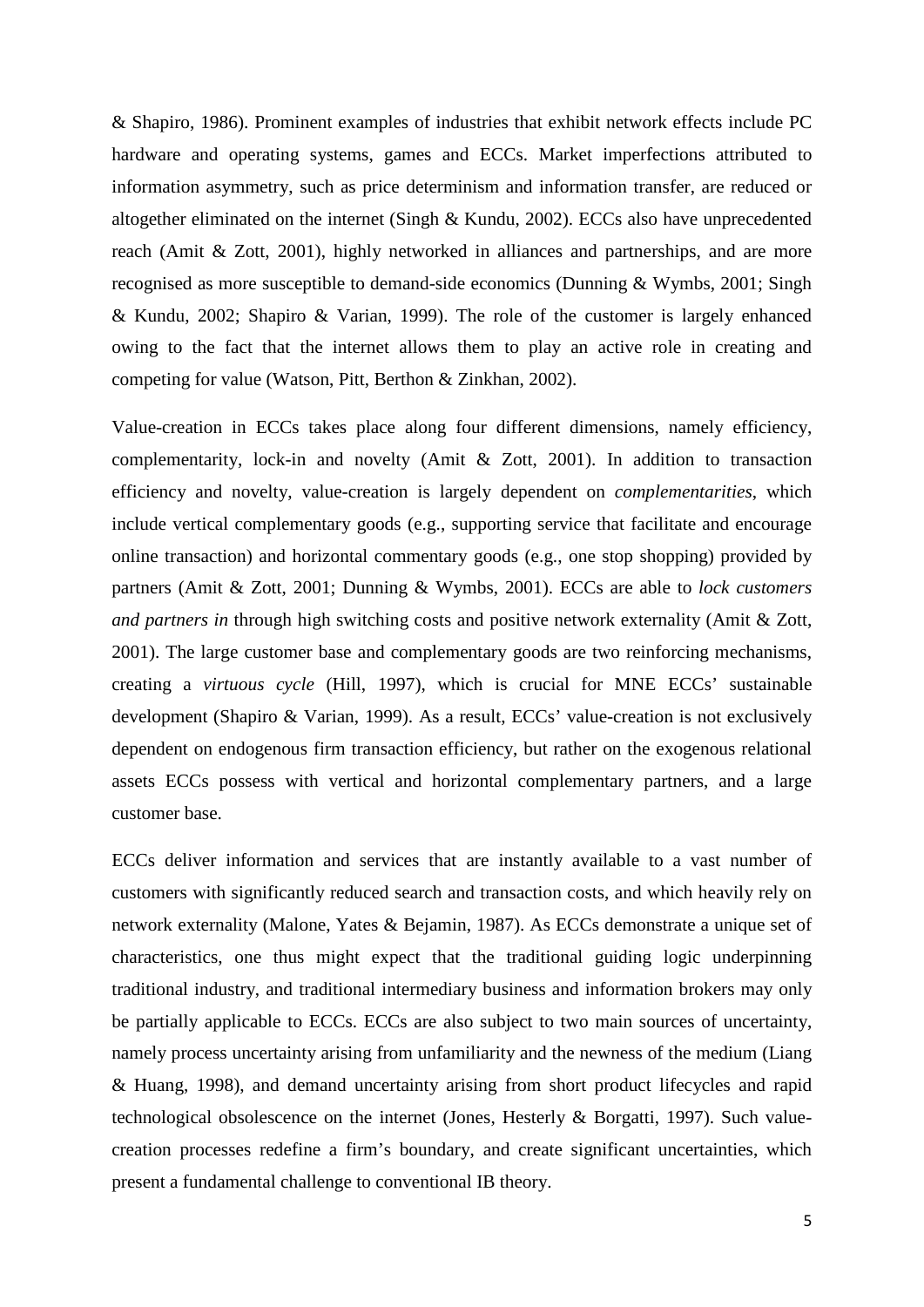#### **Ownership Advantage**

IB scholars have long acknowledged the centrality of firm-specific-advantages (FSAs) to an understanding of the *raison d'être* of MNCs. Inspired by internalisation theory, from its historical antecedents in Coase (1937), McManus (1972) and Williamson (1985) to Buckley and Casson (1976), Rugman (1981) and Hennart (1982), FSAs have been asset-based, taking on the firm as a unit of analysis to explain the endogenous efficiency aspects of MNEs (Rugman, 2010). Underpinned by the resource-based view, FSAs include tangible and intangible assets, such as technology, patents (Eden, Levitas & Martinez, 1997), resources, such as knowledge, skilled employees and efficient procedures (Hunt, 2000; Wernerfelt, 1984), brand image, reputation and marketing competence (Knight & Kim, 2009; Kotha, Rindova & Rothaermel, 2001).

The OLI paradigm adds Hymer-type advantages (1960) to the efficiency-based FSAs theory. As stated by Dunning (2001, 1988, 1980), FSAs can be subdivided into three distinct types of ownership advantage: *Oa* advantage involves the exclusive possession of tangible and intangible assets; resources, such as superior technology, scale economies, product differentiation; and distribution networks, which have the propensity to increase firm transaction efficiency. Path-dependent knowledge has been regarded as a critical ownership advantage that is a valuable, unique and difficult-to-imitate resource in global competition (Boisot, 1998; Peng, 2001). Other scholars argue that such path-dependent knowledge may be hinged upon the characteristics of the host location (Buckley, 2004; Erramilli, Agarwal & Kim, 1997). *Ot* refers to a firm's ability to coordinate distinct value-added activities across national boundaries and their capacity to reduce environmental and foreign exchange risk through intra-firm and inter-firm transaction activities.

Dunning & Lundan (2008a, 2008b) further add institutional ownership advantage (Oi), which spans the range of formal and informal institutions that govern value-added processes within and across firms; thus, it may be stated that Oi complements asset ownership advantage (Oa) and transactional ownership advantages (Ot) in the '*form of a triumvirate of O: Oa + Ot + Oi*' (Eden & Dai, 2010: 26). The dynamic aspect of ownership advantage, such as the development of new organisational routines and business models, have also been highlighted, emphasising the institutional origins of dynamic capabilities in MNEs (Dunning & Lundan, 2010). Cantwell, Dunning & Lundan (2010) indicate that MNEs' capabilities, such as firm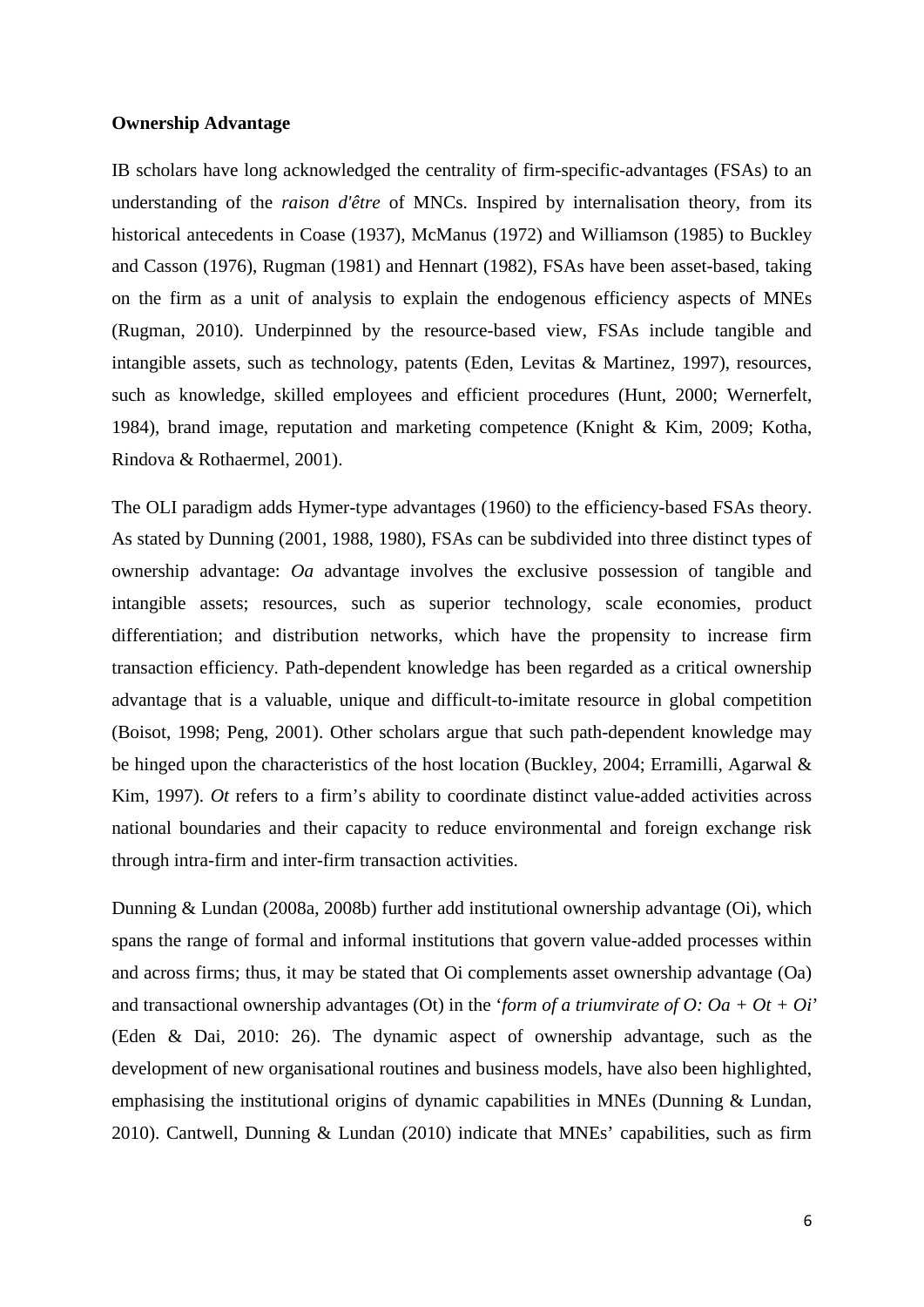level creativity and institutional entrepreneurship, may lead to co-evolution with the environment.

MNE ECCs possess ownership advantages: for example, Oa, such as tangible assets (e.g., property right based on technology standards, preferred customer interface) (Dunning & Wymbs, 2001), intangible assets (e.g. knowledge, reputation, web traffic and innovation) (Kotha *et al*., 2001; Singh & Kundu, 2002), and high accessibility, information-based resources and capabilities (Amit & Zott, 2001), and Ot, such as verticals and horizontal alliance advantages and business district (Dunning & Wymbs, 2001). Compared to firms in traditional sectors, MNE ECCs' ability to access and conduct harmonious value-adding activities with exogenous partners and customers is becoming a more critical advantage (Dunning, 2001). The value-creations of MNE ECCs become increasingly network- rather than firm-specific, meaning the traditional ownership advantage, which mainly focuses on firm-level efficiency, falls short in explaining the development of MNE ECCs.

#### **The Location Factor**

The institution-based view has been a pivotal theoretical lens in international business (Peng, Wang & Jiang, 2008; Wan & Hoskisson, 2003). The institutional view is defined as formal rules (e.g., constitutions, laws and regulations), informal constraints (e.g., norm of behaviour, conventions) and changes in these institutions over time that shape firm behaviour and performance in a society (North, 1990). Similarly, Scott (1995) defines institutions as '*regulative, normative and cognitive parameters*' that influence organisation in various ways (p. 33).

Many IB scholars approach institutional theory as the supply side of the economy, examining the way in which institutions shape the supply of input collectively available to firms (Aoki, 2001; Jackson & Deeg, 2008). Rugman (1981) constructed a matrix highlighting FSAs and country-specific advantages (CSAs). CSAs, such as the availability of natural resources, access to market, production-factor costs and knowledge-intensive assets, such as skilled labour, were all regarded as one of the key sources determining in which specific country MNEs should invest (Makino, Isobe & Chan, 2004). Location advantages, as part of the OLI paradigm, focus on four different types of institutional-related advantages: natural resources, such as raw materials; economic conditions, such as infrastructure development,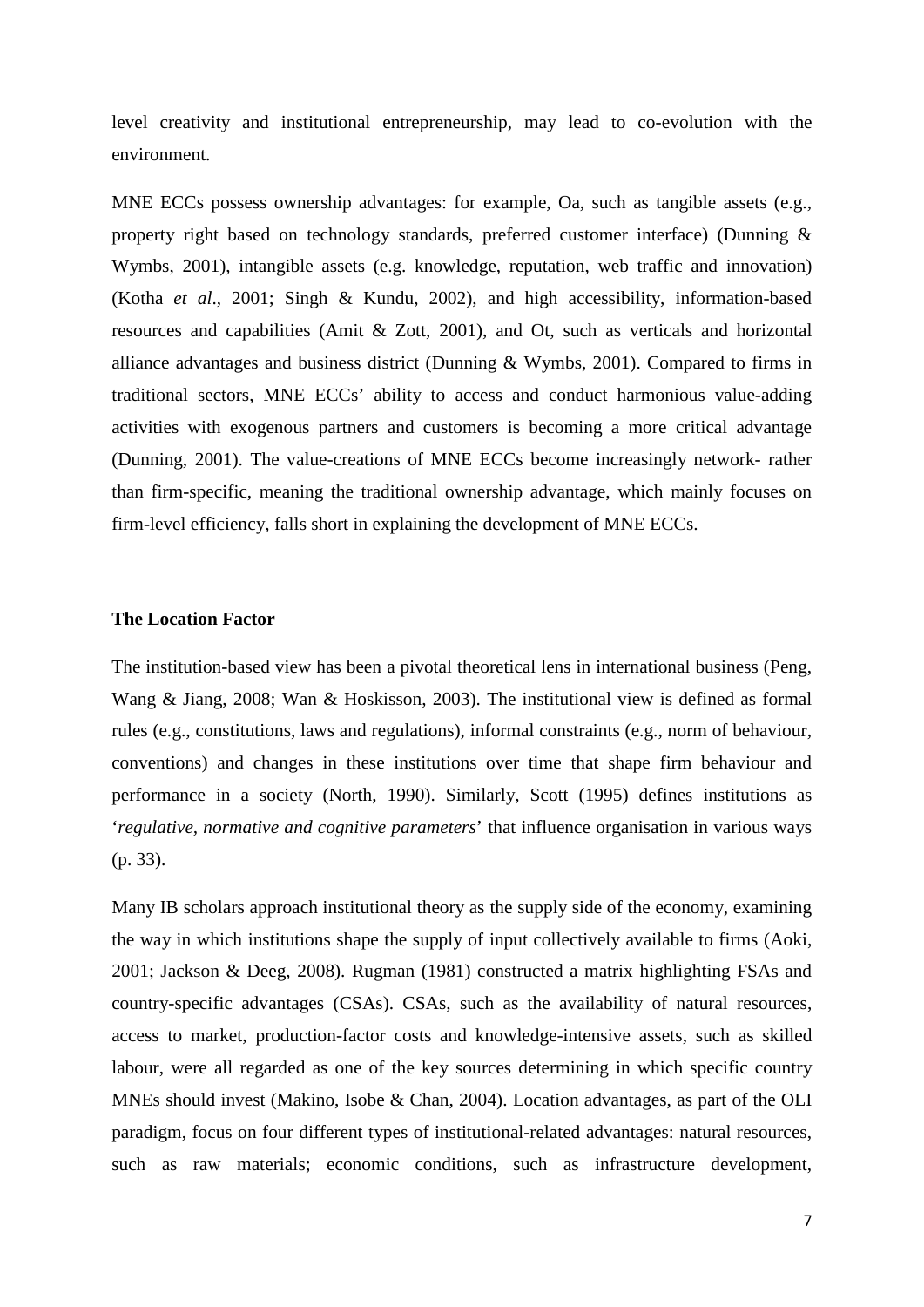communication cost and size of the local market; political, local and national policies, which favour or disfavour Foreign Direct Investment (FDI); and social advantages, such as culture, labour laws and pay level (Dunning, 1980, 1988, 2001). The asset bundling between MNEs' internally owned resources and complementary exogenous local asset that can increase MNEs' efficiency in the host market was also perceived as location advantage (Hennart, 2012; Verbeke, 2009; Wei & Liu, 2006).

Dunning (1998) stimulated the revival interest of locations owing to major changes in the economic environment, such as the rising significance of knowledge as the key wealthcreating asset, the increase in the globalisation of economic activities, and the emergence of alliance capitalism. Dunning & Lundan (2008a) proposed that the institution-based view is crucial in advancing our understanding of the different forms of contemporary MNEs. L (i), as institutionally related location advantages is highly situational and differs between developed and developing countries (Cantwell, 2009; Dunning & Lundan, 2008a).

Drawing on an institution-based view, IB scholars have studied institutions in terms of how different *rules of the game* impact on MNEs' transaction costs (Brouthers, 2002) in exposing firms to culturally, politically and economically related endemic market conditions (Delios & Henisz, 2000; Hofstede, 1991), creating uncertainty and risk owing to institutional distance (Kostova, 1986) between home and host country institutions, and/or between developed and emerging economies (Meyer & Rowan, 1977; Peng *et al*., 2008).

Institutional distance leads to the liability of foreignness where MNE face certain unavoidable costs arising from the unfamiliarity of the environment due to cultural, political and economic differences, and from the need for coordination across geographic distance (Hymer, 1960; Zaheer, 1995). The impact liability of foreignness becomes more salient when institutional distance becomes more pronounced—especially between developed and emerging economies (Cantwell, 2009; Eden & Dai, 2010)—because the emerging markets will not always follow the same evolution path as the developed West (Child  $&$  Tse, 2001; Dixon, Meyer & Day, 2010). This uncertainty is further exacerbated as a result of diverse and dissimilar subnational institutional environments (Mudambi & Navarra, 2002). Many scholars emphasised that the subnational difference is critical in their explanatory power for MNEs' performance in emerging economies, such as China (Ma, Tong & Fitza, 2013; Beugelsdijk & Mudambi, 2013; Park, Li & Tse, 2006).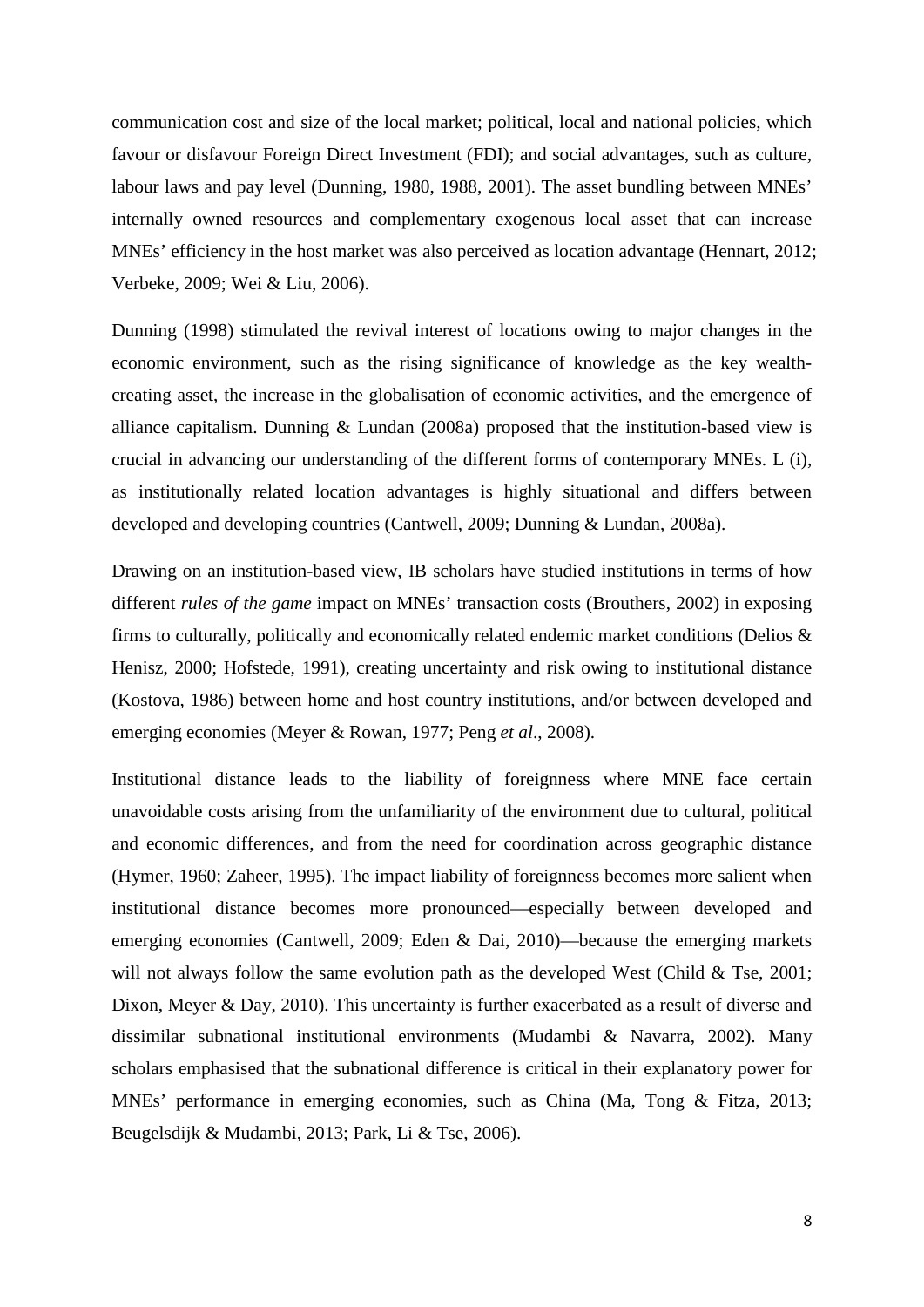Owing to the interconnectedness of globalisation and information technology, many researchers recognise the dynamic nature of the institutional view. North (2005) proposes a non-ergodic uncertainty, where firms are unable predict the future by extrapolating from their past experiences; therefore, the dynamic interaction between the institutional environment and firm activity is crucial when striving to advance our understanding of MNE activities in different institutional environments (Cantwell & Narula, 2001; Cantwell *et al*., 2010; Kostova, Roth & Dacin, 2008).

Location advantage for MNE ECCs can arise from the infrastructure (e.g. telecommunications), cost efficiency of access, government policies and agglomerative economies associated with financing and technology (Dunning & Wymbs, 2001). Many scholars argue that internet firms may experience liability of foreignness to a lesser degree when compared with traditional firms because they do not impose the logistics, cultural and regulatory demands associated with international commerce and foreign investment in physical goods and service (Luo, Zhao & Du, 2005). However, Oxley & Yeung (2001) argue that e-commerce activity largely depends on local *rule of law* and physical supporting infrastructure, such as the availability of credible payment channels. The imperfect endemic market condition in emerging economies, non-ergodic uncertainties, coupled with intense local industry-based competition, as a result of low entry barriers in the e-commerce sector (Porter, 2001), exerts significant locational challenges on the activities of MNE ECCs in China.

#### **Internalisation Advantage**

Internalisation is underscored by MNE economist Ethier (1986: 805) as the '*Caesar of the OLI triumvirate*'. Internalisation is a general principle explaining the boundaries of organisation—and especially explaining where boundaries lie and how they shift in response to changing circumstance. Drawing on Buckley & Casson's (1976) internalisation theory, internalisation advantage refers to MNEs' ability to efficiently transfer their ownership advantages across national borders within their own organisation in an attempt to avoid market failure rather than sell them (Dunning, 1988). Based on orthodox internalisation theory, MNEs need to internalise their cross-border activities if the transaction and coordination cost of using arm-length markets exceed those costs incurred by internal hierarchies. Heavily relying on the logic of Transaction Cost Economics (TCE) theory,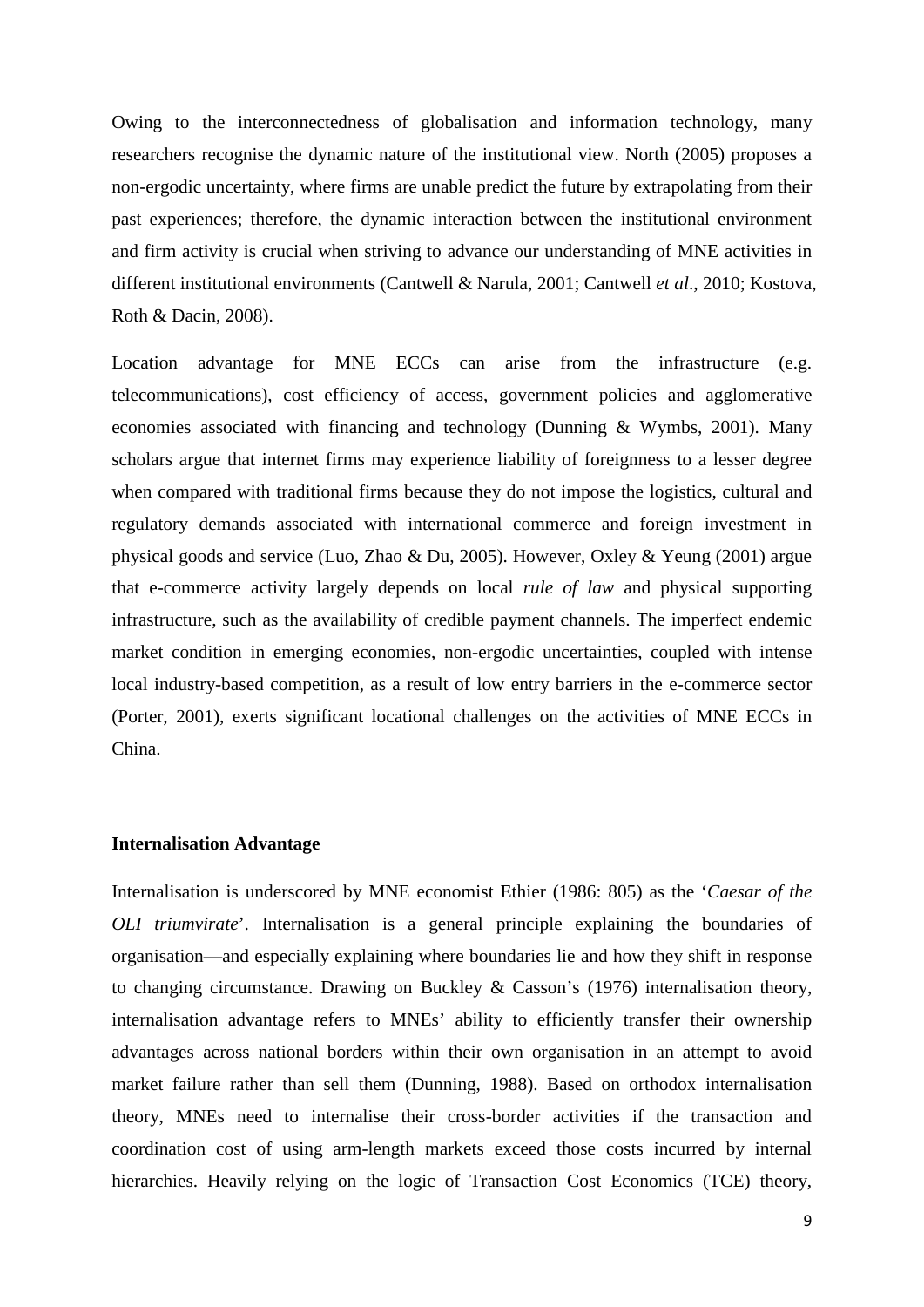proponents of internalisation theory focus exclusively on the way in which market imperfections affect MNEs' performance (Buckley & Casson, 1976; Delios & Henisz, 2000). A wide range of market failure has been identified by the previous literature, ranging from risk and uncertainty, information asymmetry to bounded rationality, externalities and economies of scale (Buckley & Casson, 1976; Dunning & Rugman, 1985; Hennart, 1989).

The centrality of internalisation theory focuses on hierarchical control, optimising and protecting ownership advantages with the aim of circumventing market imperfections (Hymer, 1960; Rugman, 1980; Vernon, 1971); however, many scholars argue that the firm is a *nexus of treaties* as opposed to a *repository of knowledge and capabilities* (Kogut & Zander, 1993; Dunning, 2000: 180), meaning it requires complex coordination if the firm is to achieve optimal benefits (Zanfei, 2000; Dunning, 2000). Alliance capitalism emphasises the importance of efficiency-seeking and strategic asset-seeking investment, which makes merger and acquisition, and strategic alliance with local indigenous firms critical to asset augmentation (Dunning, 1995, 2000; Hagedoorn & Lundan, 2001). Chesbrough (2003) proposes *open innovation*, highlighting the importance of external actors in assisting firms to achieve and sustain innovation; thus, the previous modes, focusing on full internalisation, are not always desirable for MNEs where innovation activities are concerned (Cantwell & Narula, 2001).

Another main criticism indicates the static nature of internalisation theory where it offers limited explanation on the way in which firms organise their ownership assets in the generation of future assets rather as opposed to optimising them (Dunning, 2000; Kogut & Zander, 1993). Kogut & Zander (1993) argue that that internalisation theory relying on bounded rationality and opportunism may act as a constraint on individual and organisational behaviour: overemphasis on protecting the profitable exploitation of FSAs could lead to the neglect of the development of new ones (Kogut & Zander, 1993). This is echoed by many business practitioners proclaiming that the '*twentieth century MNE model is no longer optimal for innovation, and the focus has begun to shift from protecting intellectual property... to maximising intellectual capital… based on shared ownership*' (Palmisano, 2006: 131, 134; Rangan and Sengul, 2009).

The rapid advancement and employment of information and communication technology by firms have compelled scholars to revisit the internalisation theory (Rangan & Sengul, 2009). Market imperfections attributed to information asymmetry, such as price determinism and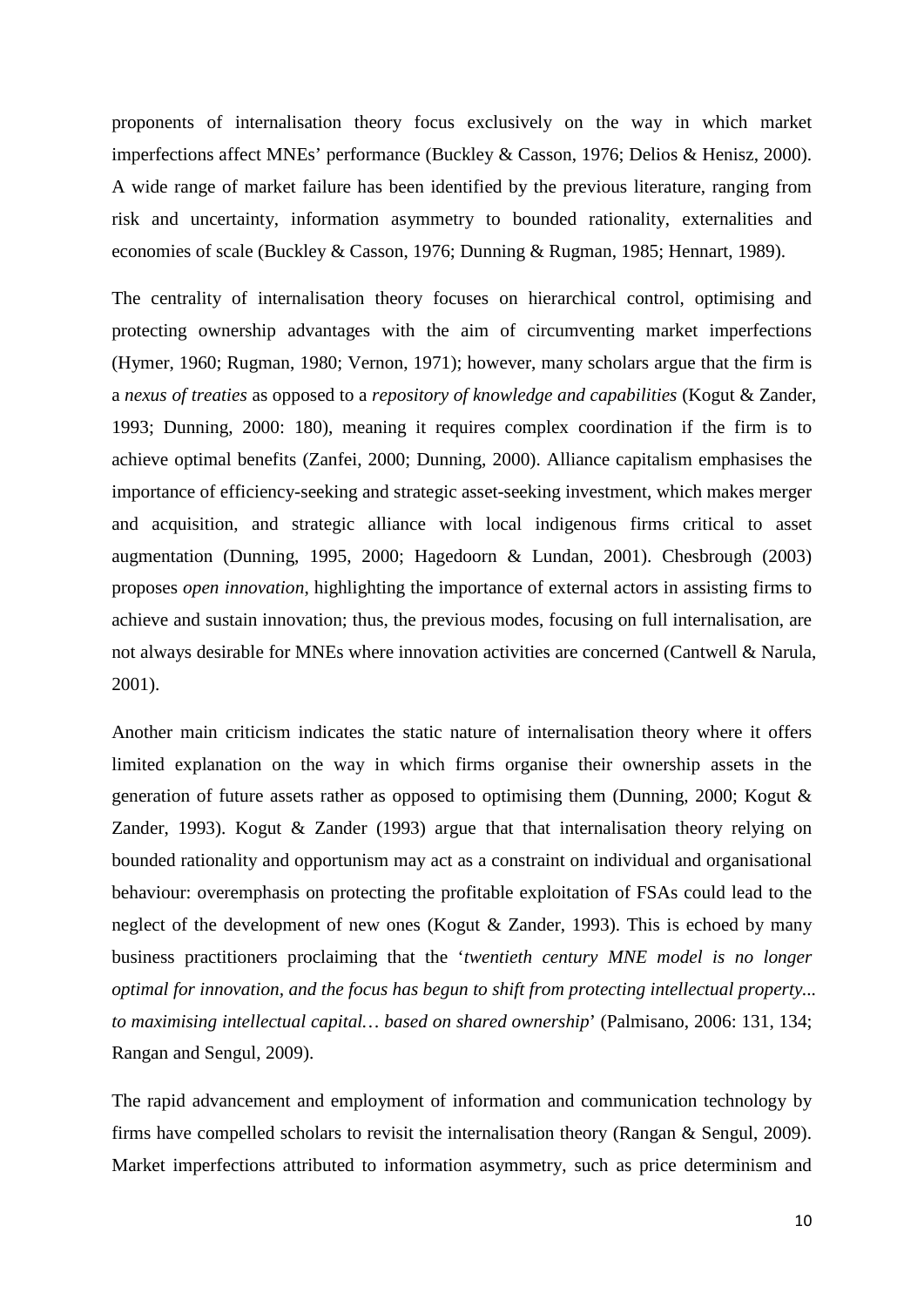information transfer, for example, are diminishing on the internet (Singh & Kundu, 2002). Part of ECCs' value-creation is dependent on vertical and horizontal complementary goods, large customer base and innovation, thus meaning complete internalisation would be a *non sequitur*. The redefined boundary of ECCs, significantly reduced transaction and search costs, combined with the rising importance of knowledge and innovation, have called into question our basic conception of how the changing organisation form challenges the 'I' (internalisation) as part of the OLI paradigm.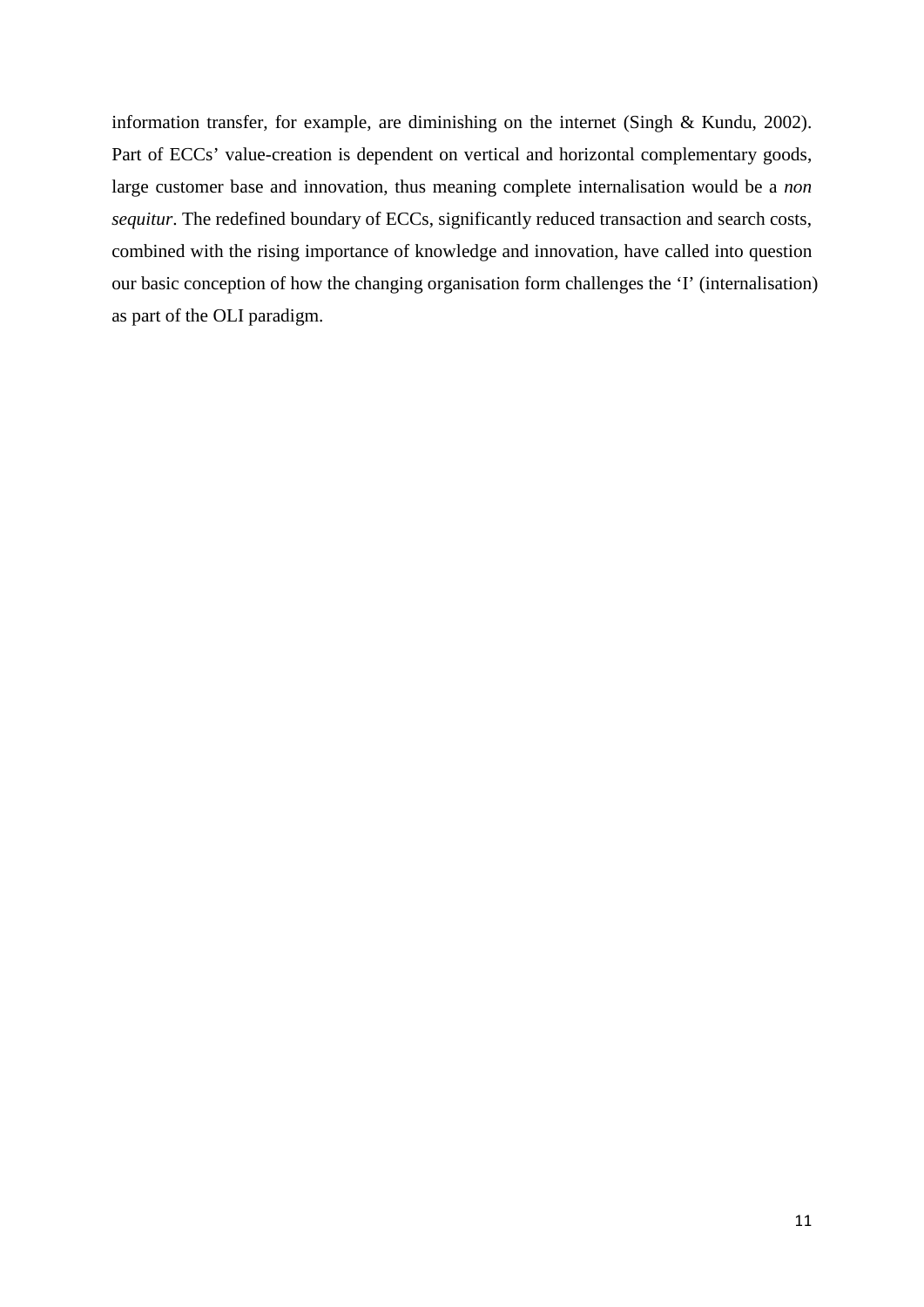#### **CONTEXT AND METHODS**

#### **Research Context and Design**

This research is designed with the aim of investigating the way in which the OLI paradigm can be employed in an effort to explain the trajectory of MNE ECCs in China. We adopt a 'naturalistic inquiry', which applies inductive logic to obtain insight (Garud, Jain & Kumaraswamy, 2002; Lincoln & Guba, 1985). For this particular research, multiple case studies were adopted in an effort to create the opportunity to triangulate information collected and to augment external validity, help guard against observer bias, and allow for replication logic (Eisenhardt, 1989; Miles & Huberman, 1994; Yin, 2009). This approach will allow us to extend existing theory and accordingly develop new theoretical explanations for the observed phenomena (Lee, 1999; Locke, 2001).

We adopted a theoretical sampling method (Eisenhardt, 1989; Miles & Huberman, 1994) and considered several factors in selecting the cases. First, we limited our study to those MNE ECCs that have successfully established their business in their home country and in many other foreign countries, and have officially set-up their subsidiaries in China. Second, as we proceeded, our sampling took the form of seeking maximum variation (Lincoln & Guba, 1985; Patton, 2002). We followed Eisenhardt's guidelines (1989) in selecting cases from different ECCs sub-sectors, ranging from content provider to online intermediary. MNE ECCs, including Google, Yahoo, Amazon, eBay and Groupon, were selected as our sample cases. In an attempt to facilitate our investigation, we identified the five local Chinese firms deemed to be the main competitors of the five MNE ECCs; these Chinese firms were Baidu (China's equivalent to Google), Sohu (Yahoo), 360.com (Amazon), TaoBao Marketplace (eBay) and 55tuan (Groupon). Local Chinese ECCs were used primarily as a reference point in order to gain more in-depth understanding of the themes and patterns emerging from the interviews of MNE ECCs' participants, and were not selected to be directly compared to MNE ECCs as cross-case studies. In this sampling approach, our case selection enhances the potential to assess the emerging theoretical relationship with cases to either support or offer divergent explanations.

Table 1 goes about here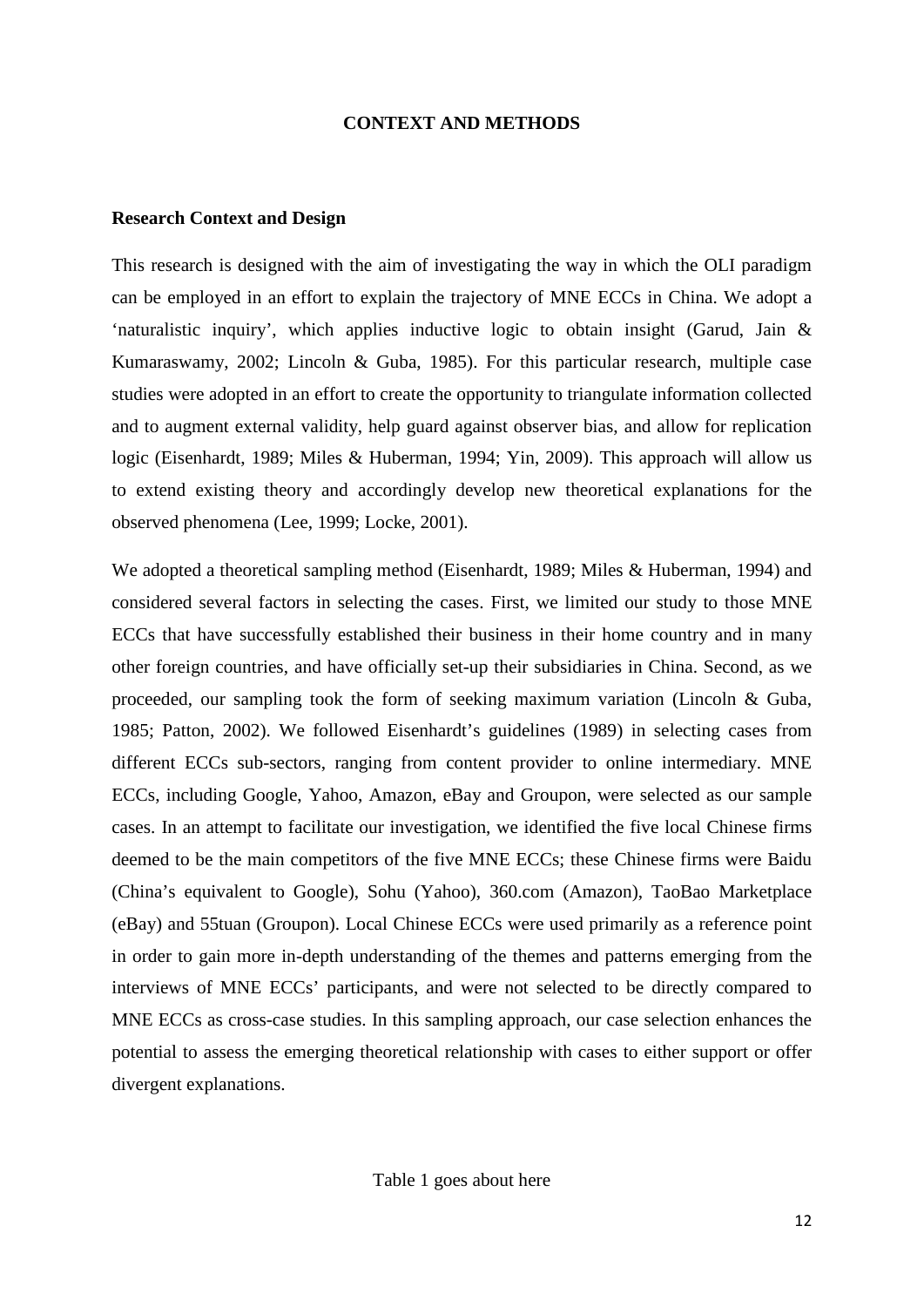#### **Data Collection**

Data for this study were collected through the adoption of both interviews and secondary sources. As Google and eBay no longer have physical operations in China, former senior managers of these firms in China were contacted. All 35 participants interviewed were Directors and Senior Managers, usually one level subordinate to the CEO, and had played, or are still actively playing, important senior roles in their company and therefore are considered knowledgeable about their respective firm's business. Each interview began with our assurances of the anonymity of their name and position, as well as the provision of a brief explanation concerning the purposes and nature of our research. Each interview lasted between 90 and 150 minutes. All interviews were conducted between April 2012 and February 2013. We followed a semi-structured interview protocol, with participants encouraged to provide concrete examples to support their commentary. Additional questions were often added in order to probe emergent themes or to take advantage of special opportunities during the interview (Eisenhardt, 1989).

The interview data was supplemented by secondary sources in the form of published news and articles. We also had access to background papers from some of these companies that are not publicly available. These data allowed us to validate and confirm the chronology of events, giving details to issues emerging from interviews and providing textual accounts of debates and discussions. In addition, a 'content-checking' discussion was carried out with some of the interviewees, which involved sharing and discussing our initial findings with participants, and accordingly incorporating their feedback (Lee, 1999). This exercise enriched our understanding of the themes and dimensions, and helped us to refine the data and findings.

#### **Data Analysis**

Analysis of the data was undertaken immediately after the first interview, adhering to the guidelines consistent with naturalistic inquiry and constant comparison techniques (Lincoln & Guba, 1985; Strauss & Gorbin, 1990). The analysis procedure closely followed the analytical guideline and established the work of others in the grounded theory (e.g. Isabella, 1990; Suddaby, 2006). A three-step analysis procedure was followed for this research.

1. Creating provisional categories and first order codes: We started the open coding process by analytically and systematically breaking down the data. We adopted a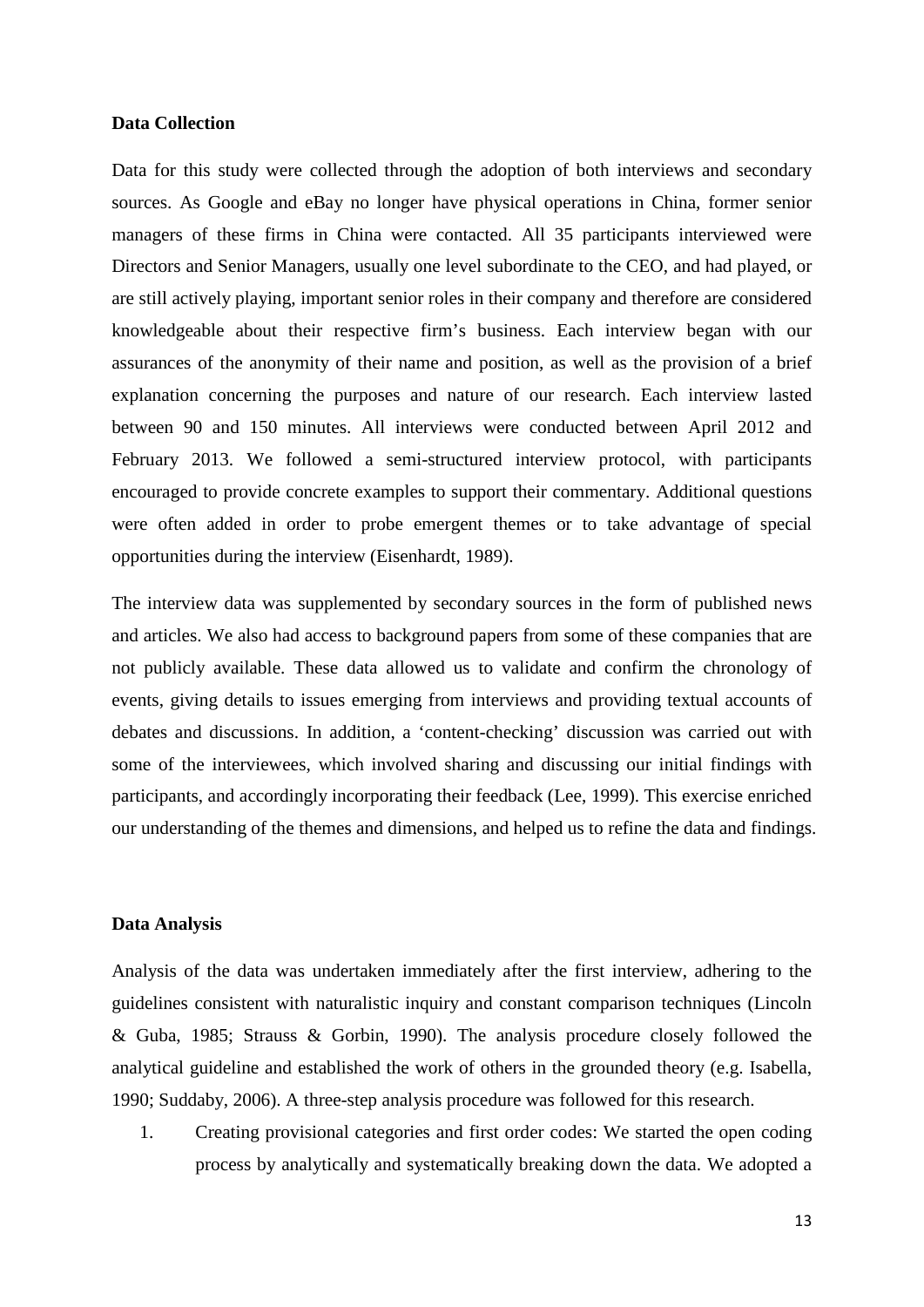joint coding approach involving coding the interviews individually sentence by sentence in order to document and evaluate the degree and breadth of support for particular themes across informants. We then compared the coding scheme with one another. Differences of opinion invariably took us back to the interview script for clarification of the text and metaphors comprised in our categories. As we discerned codes that were similar, these were grouped into first-order categories. In an effort to achieve theoretical saturation (Glaser, 2004), we continued coding interviews until we could not identify any additional distinct patterns shared amongst our participants.

- 2. Creating theoretical categories: With the development of the first-order categories, we began to identify the relationships amongst the categories, which we then consolidated into second-order themes. This analysis process not only enabled us to compare and contrast the similarities and differences within and across interviews, but also helped us to make sense of the complex emerging practice, and often pointed to areas where the further analysis of the complete sample was needed (Strauss & Gorbin, 1990). In an effort to enhance construct validity, we relied on the triangulation of our primary and secondary data.
- 3. Aggregating theoretical dimensions: Once the theoretical categories had been generated, we moved away from axial coding to look for dimensions underlying these categories in an effort to understand how different categories fitted together into a coherent picture. This enabled us to develop a grounded theoretical framework that linked the various concepts emerging from the data. At this stage, it became apparent that the linkage and process between different constructs began to emerge. We analysed how such themes related to one another, and accordingly established different conceptual frameworks that captured these links. Once we had identified a possible framework, we re-examined the data's degree of fit with our emergent theoretical understanding (Becker, 1970; Glaser, 2004). In an iterative fashion, we analysed the data by continuously revisiting the consistency between the data and an emergent structure of theoretical arguments (Locke, 2001; Miles & Huberman, 1994).

Table 2 goes about here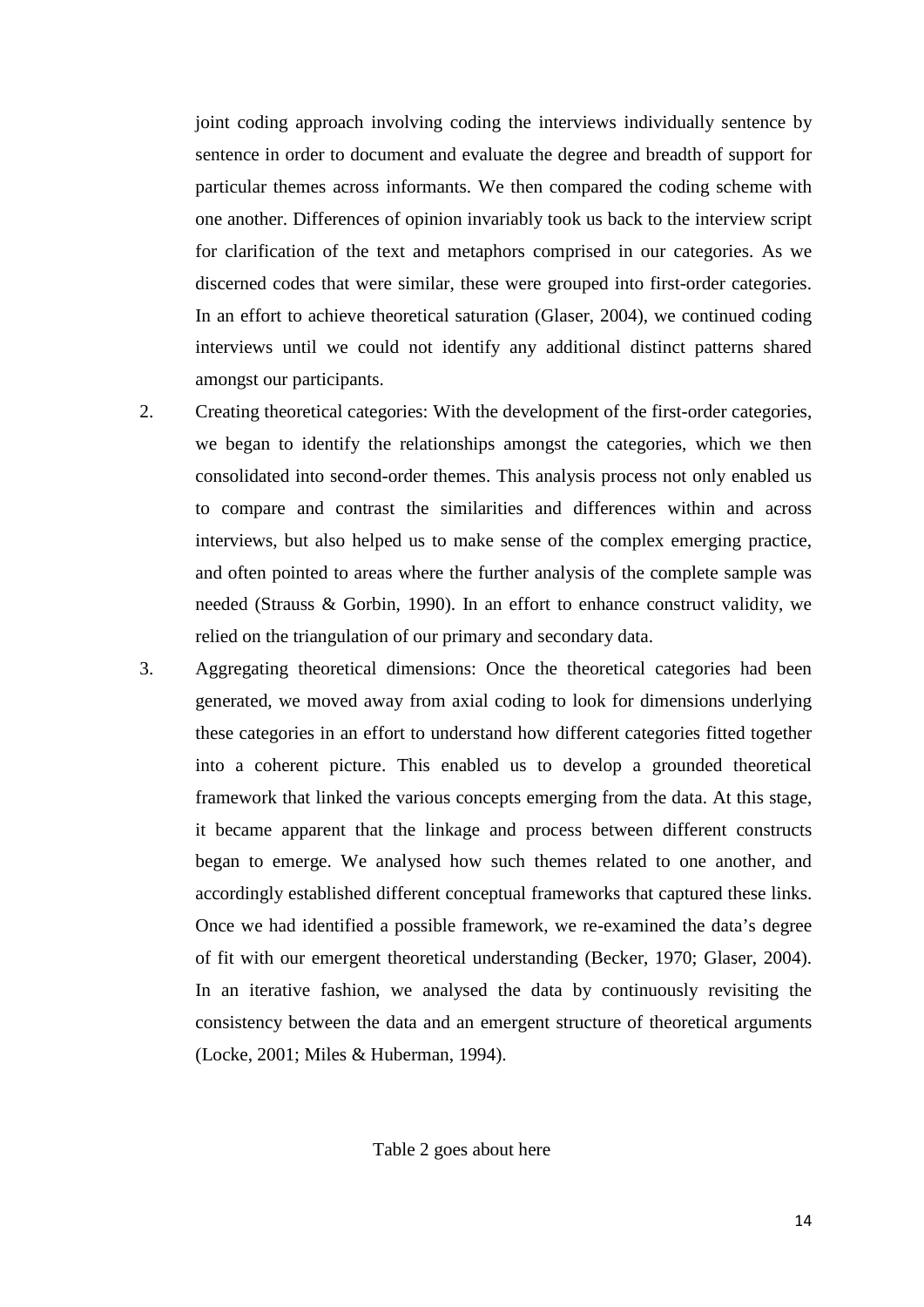#### **Institutional E-Commerce Industry Setting in China**

The e-commerce industry in China began to grow in 1993 when the Chinese government undertook a series of 'Golden Bridge Projects' aiming at building the technical infrastructure and regulatory framework for e-commerce in China. Chinese e-commerce revenue growth (2009–2012) topped 70%, compounded annually, and projects that it will reach CNY3.3 trillion (USD\$543 billion) by 2015 (McKinsey & Company, 2013). According to CINIC, Chinese internet users reached 618 million (including 302 million shoppers) in January of 2014, with the internet penetration rate reaching 45.8%, of which the number of mobile internet users had reached 500 million and is set to continue growing. Chinese internet users are made up of approximately 30% high–middle income, white collar city dwellers, and 70% from low-income, less educated populations, comprising low-spending users, consisting mainly of students, migrant workers and the unemployed.

Due to the low entry barriers, the Chinese e-commerce market is becoming an extremely competitive space. E-commerce in China is mainly dominated by intermediary market makers, search engines, content providers, online games, social network sites, and many other websites offering a wide range of heterogeneous services. From early 2000, the local 'big four'—Sohu, Sina, Wangyi and Tencent—started taking the lead in e-commerce development. Tencent and Alibaba are currently the two largest ECCs in China due to their diversified product and service offerings, which attract most of China's 618 million internet users (Gittleson, 2014). Globally, Chinese ECCs are as formidable as their US counterparts. In terms of capitalisation, Tencent (USD136bn), Alibaba (USD120bn) and Baidu (USD57bn) are ranked  $4<sup>th</sup>$ ,  $5<sup>th</sup>$  and  $7<sup>th</sup>$  respectively behind Google (USD407bn), Facebook (USD176bn) and Amazon (USD120bn), with eBay (USD73bn) in  $6<sup>th</sup>$  place, just ahead of Baidu (Clover, 2014).

Although the on-going improvement in online credibility, payment service and express delivery method together stimulate the growth of the e-commerce industry, the legal framework of e-commerce in China remains imperfect. The Chinese government, as the prime regulator, has strict censorship rules. Internet censorship is conducted under a variety of laws and administrative regulation in China, all of which have been implemented by provisional branches of state-owned and private-owned internet service providers. Such regulations include the monitoring of chat rooms and online content, the blocking of websites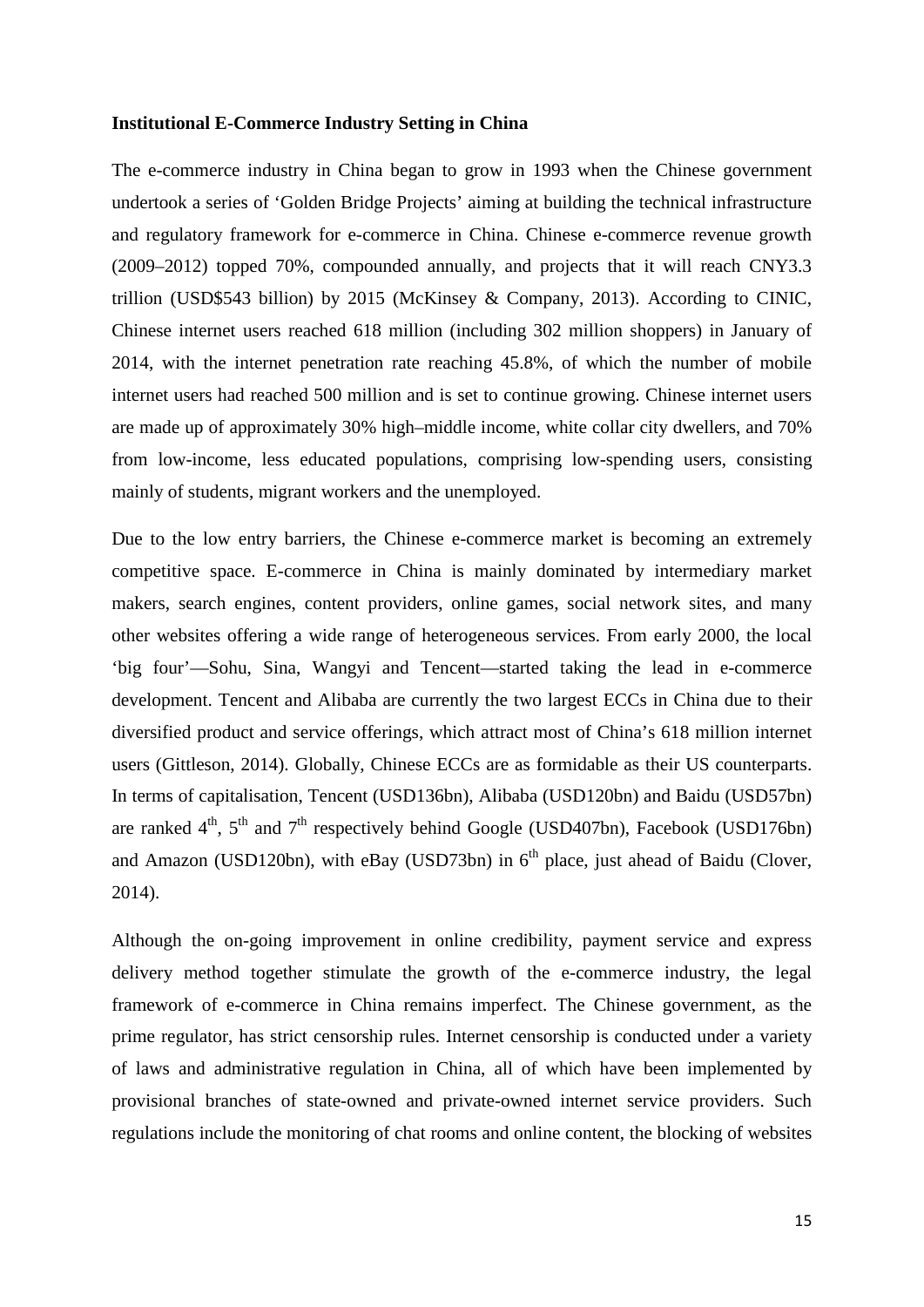and the promotion of self-censorship. Applicable law and regulations, such as intellectual property and dispute resolution mechanisms, are also far from comprehensive in China.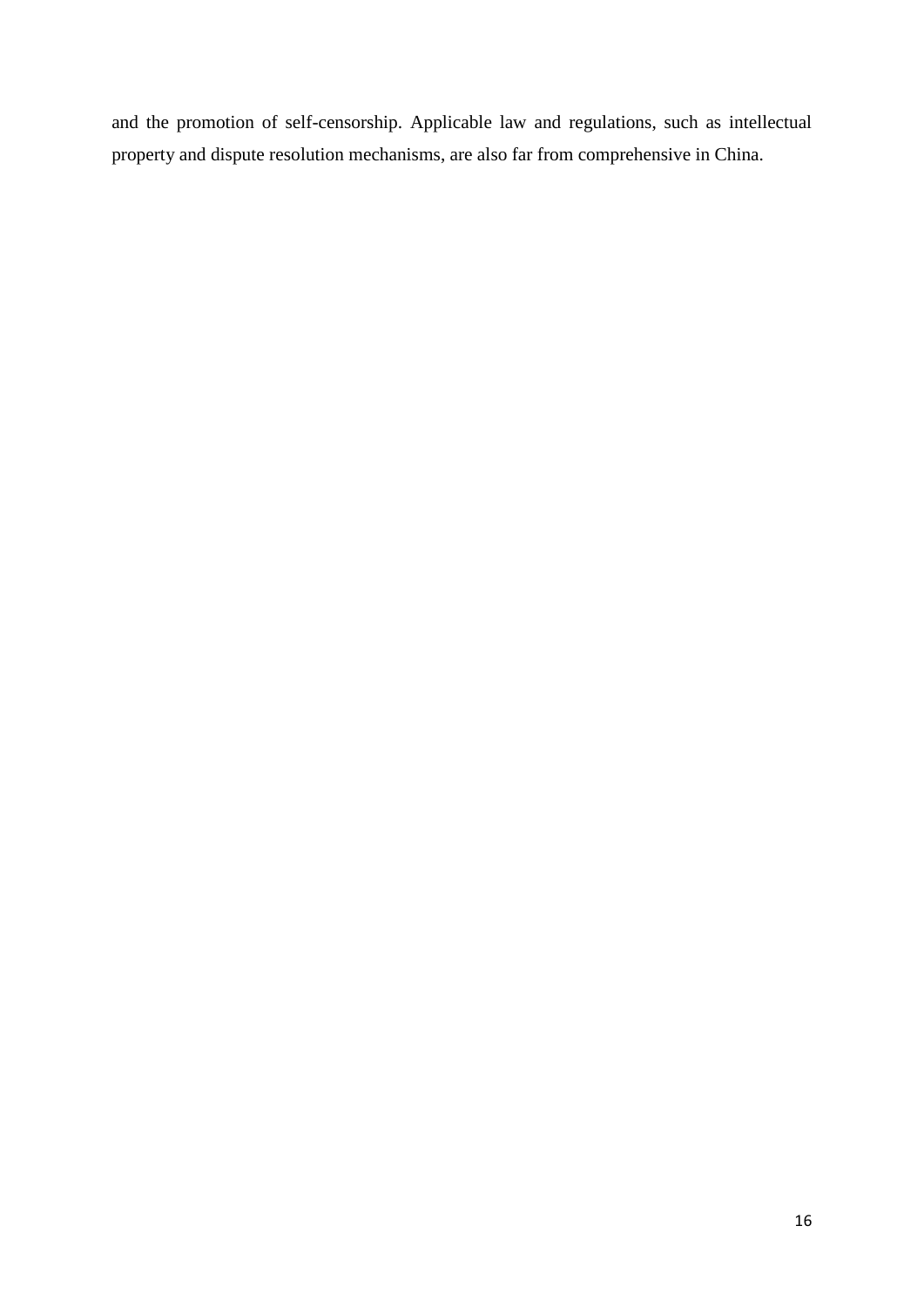## **FINDINGS AND RESULTS**

In this section, we present the four main themes that have become apparent through reviewing the collected data. We then provide theoretical insight and research propositions based on our analysis of the data.

#### **The Local Institutional Context**

#### *The Rules of the Game and Market Deficiency*

There is general recognition amongst all participants that the local *rules of the game* have a significant impact on MNE ECCs' performance. Formal rules, such as intellectual property rights and government censorship—and specifically the importance of informal constrains, such as culture—were highlighted during our interviews.

*'It (censorship) definitely puts constraints on our operations. But we had the same censorship in other countries, such as Thailand, because we were able to dominate the market so that censorship was never an issue. It was a clever distraction. I am not suggesting that censorship doesn't matter at all—of course, it does—but people shouldn't be distracted from the much more important reasons. We assumed that customers are homogeneous everywhere; that culture and norms didn't matter. Well, how wrong were we?'* (MNE, search engine).

*'People always immediately associated China with IP rights and censorship. What about culture, the supporting mechanism and the level of competition? Chinese customers have their own preferences when it comes to their online activities. Two things are important here: what you can deliver and how you can deliver it. We were not good at either of them in China'* (MNE, market maker).

The limitations of China's supporting market mechanisms include the fact that infrastructure constrains the type of products/services MNE ECCs may be able to offer in China. The technological environment and supporting market mechanism also shape Chinese online consumers' expectations and habits.

*'They (Chinese users) were not comfortable with completing transactions online during this time. There were too many "what if?" uncertainties: What if the seller is a scam? What if product quality is poor? In the US, we had a well-established system to tackle these problems, but here, the relevant financial, logistics services and regulations are rather limited. And they (Headquarters) completely ignored these issues that have fundamental impacts on our customer experience'* (MNE, market maker).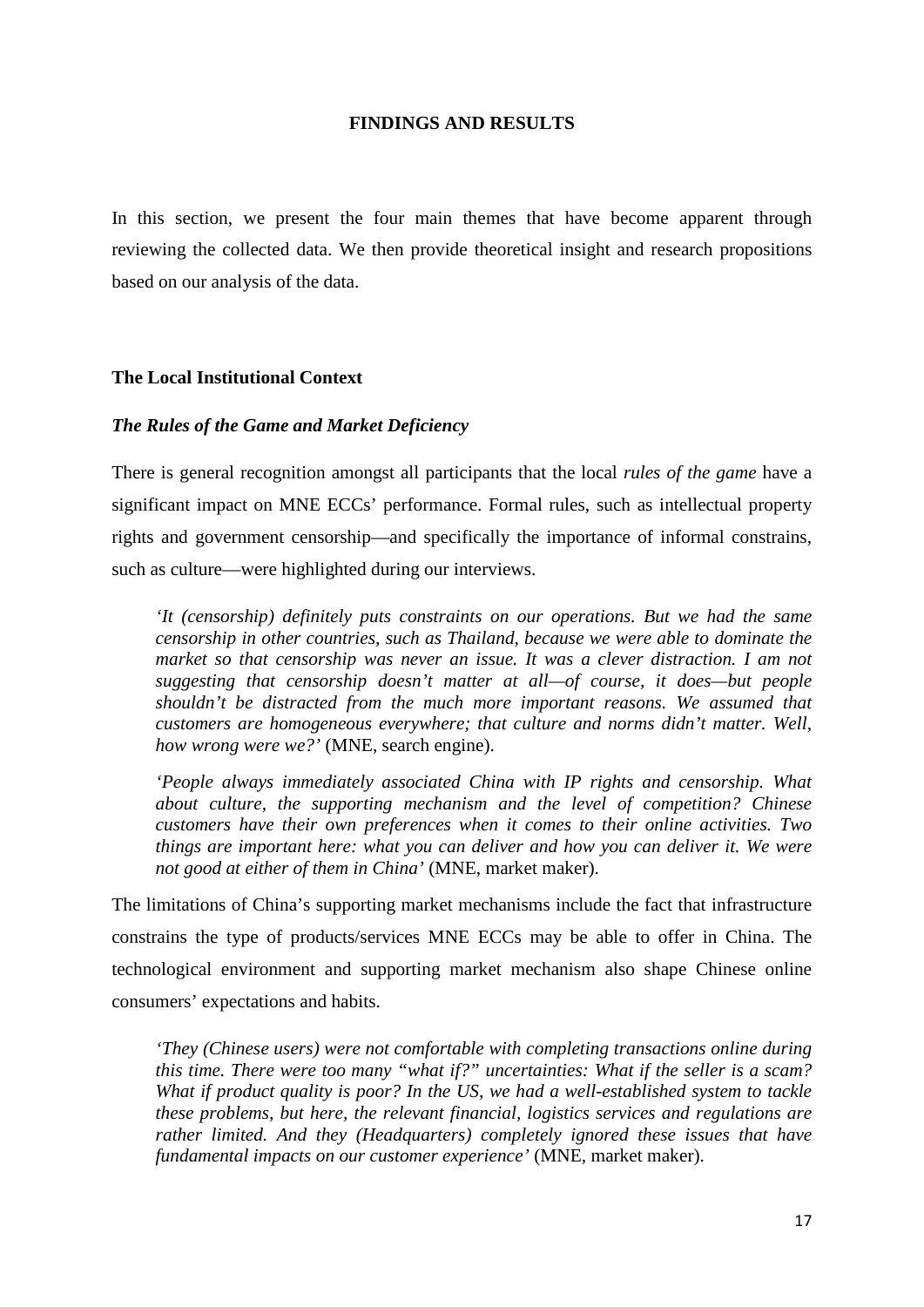## *Subnational Differences*

Our data show that market support mechanisms, such as inconvenient online payment system, the availability of banking services, mistrust and fundamental concerns relating to online security, underdeveloped infrastructure and unreliable delivery services varied significantly across provinces in China.

*'There is re not much difference between developed country and the first-tier cities in China, Beijing and Shanghai, etc.; however, you are mistaken if you think China is one country, one standard. The differences between provinces are huge; the standards (infrastructure, living standards) can be stretched to different extremes'* (MNE, market maker).

Whilst MNE ECCs are able to break the physical barriers and reach approximately millions of Chinese internet users simultaneously, heterogeneous differences amongst provinces have meant a bespoke approach should have been adopted. Our data reveal that internet users' education levels, purchasing power, personal preferences and tastes are significantly different between provinces, thus posing a significant challenge to MNE ECCs' ability to attract and retain a large customer base.

*'The customer segments in China are extremely divergent. We have to deal with customers from various backgrounds. We often overlooked the differences among provinces in China. We tend to project that the tastes of the low end customers are tacky, but they constitutes the majority of our market share'* (MNE, content provider).

Subnational institutional differences in China are significant in terms of culture, internet penetration and the level of economic development. It was repeatedly highlighted across our data that MNE ECCs failed to recognise the diversity of the Chinese customers; many MNE ECCs, such as Groupon, were out-manoeuvred by local competitors who understood that people from different provinces have significantly different tastes and preferences, and these local firms tailored their offerings to suit those preferences in different cities and regions.

#### *Institutional Uncertainty*

One of the main themes to have emerged from our interviews is that the uncertainties in the local institutional context, especially in the information age, pose a significant challenge to MNE ECCs' performance in China.

*'It was like shooting in the dark. Everything is so unpredictable. You are fool if you think what you have today will guarantee your success next week. Things change so fast*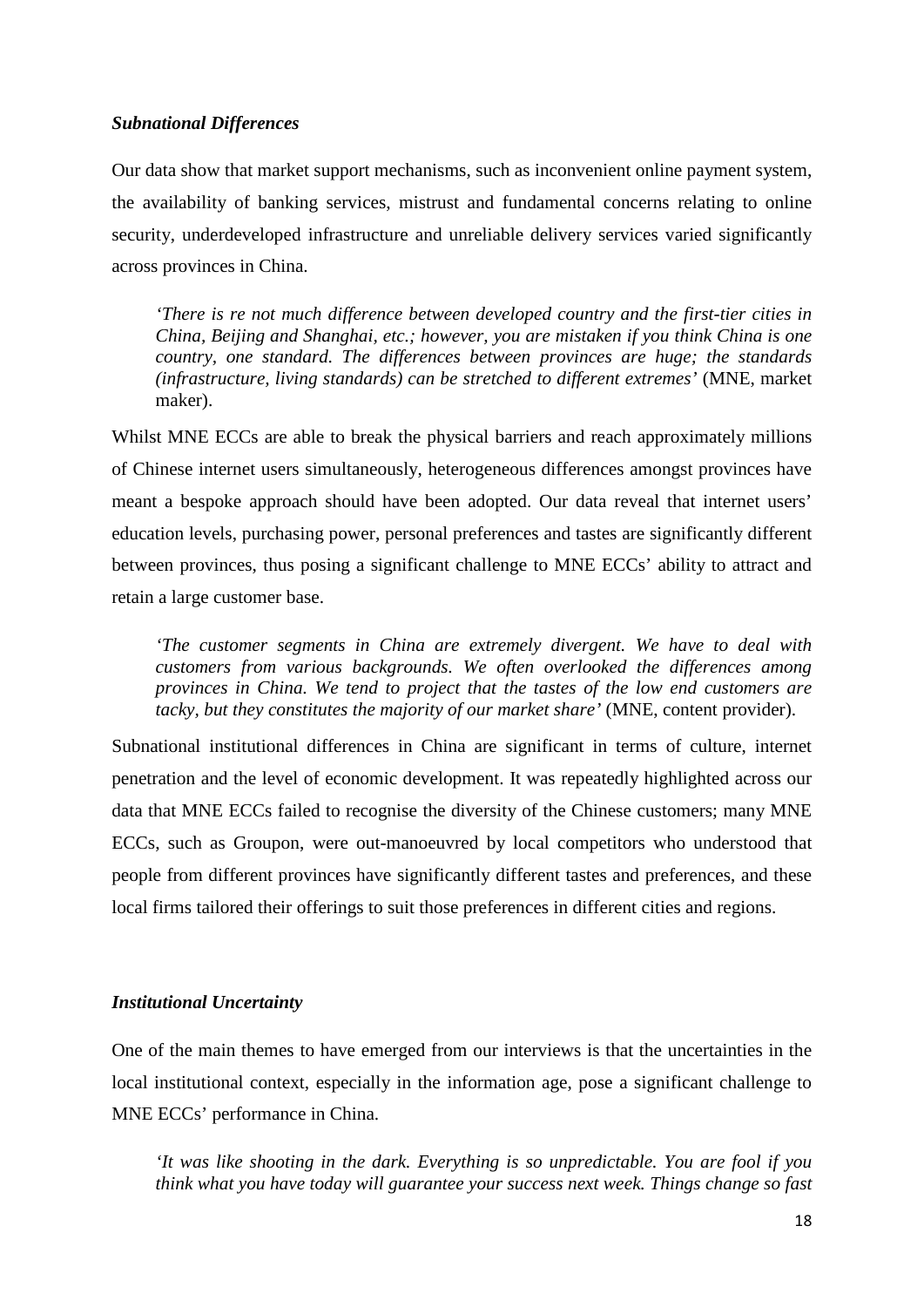*in our sector, there are too many uncertainties. We learned it in a hard way'* (MNE, group buying site).

Low entry barriers have resulted in the rapid proliferation of domestic players in China. It is evident from the interviews that the intensity of local competition exerts a significant challenge on MNE ECCs activities in China.

*'We were pretty confident at the beginning—it worked well everywhere else, right? but things were falling apart—and it was fast. The competition level we face in China was much more intense than we had in other countries, and this created many uncertainties and challenges on our performance'* (MNE, market maker).

## **The Interplay between Ownership Advantage and Local Institutional Context**

Our data highlights that the transferability of intangible and tangible assets across national boundaries was constrained by the local institutional environment. China's *rules of the game* significantly impinge upon ownership advantages. Technology is perceived as a key part of Oa advantages; however, the applicability of technology is subject to local customer requirements. Coupled with China's cultural differences with the West, Chinese internet users' behaviours are significantly different when compared to users in the West.

*'If you search "rain" on Google China, the weather forecast information would come up. When the Chinese search "rain", they want to see the results about a very popular South Korean singer called "rain". Yes, we do have more advanced technology than Baidu, but Baidu better understands its customers so that they can deliver much more precise results to suit Chinese customers' needs'* (MNE, search engine).

*'Yes, we have a much better logistic system than our local competitors. Our rivalries offered much more competitive price to our customers. Chinese customers are very price-sensitive, and we lost our customers to them, and again, without customers, nobody wants to use our site to sell stuff. So we were sitting on our technology and waiting to be used'* (MNE, market maker).

Knowledge and experience, as part of the ownership advantage, manifest themselves in organisational routines that form the blueprint for the firm's future actions, and which, more importantly, serve as an important source of ownership advantage. However, from our data, it was highlighted by all MNE ECCs' interviewees that the applicability of path-dependent knowledge is subject to great uncertainty.

*'They (senior management) presented us with a five-year strategic plan, but it was a waste of time as the majority of the planning did not fit in with the Chinese condition. The pace of change is a lot more rapid and more dynamic. Five years? We don't even know what it was going to happen in five months' time!'* (MNE, content provider).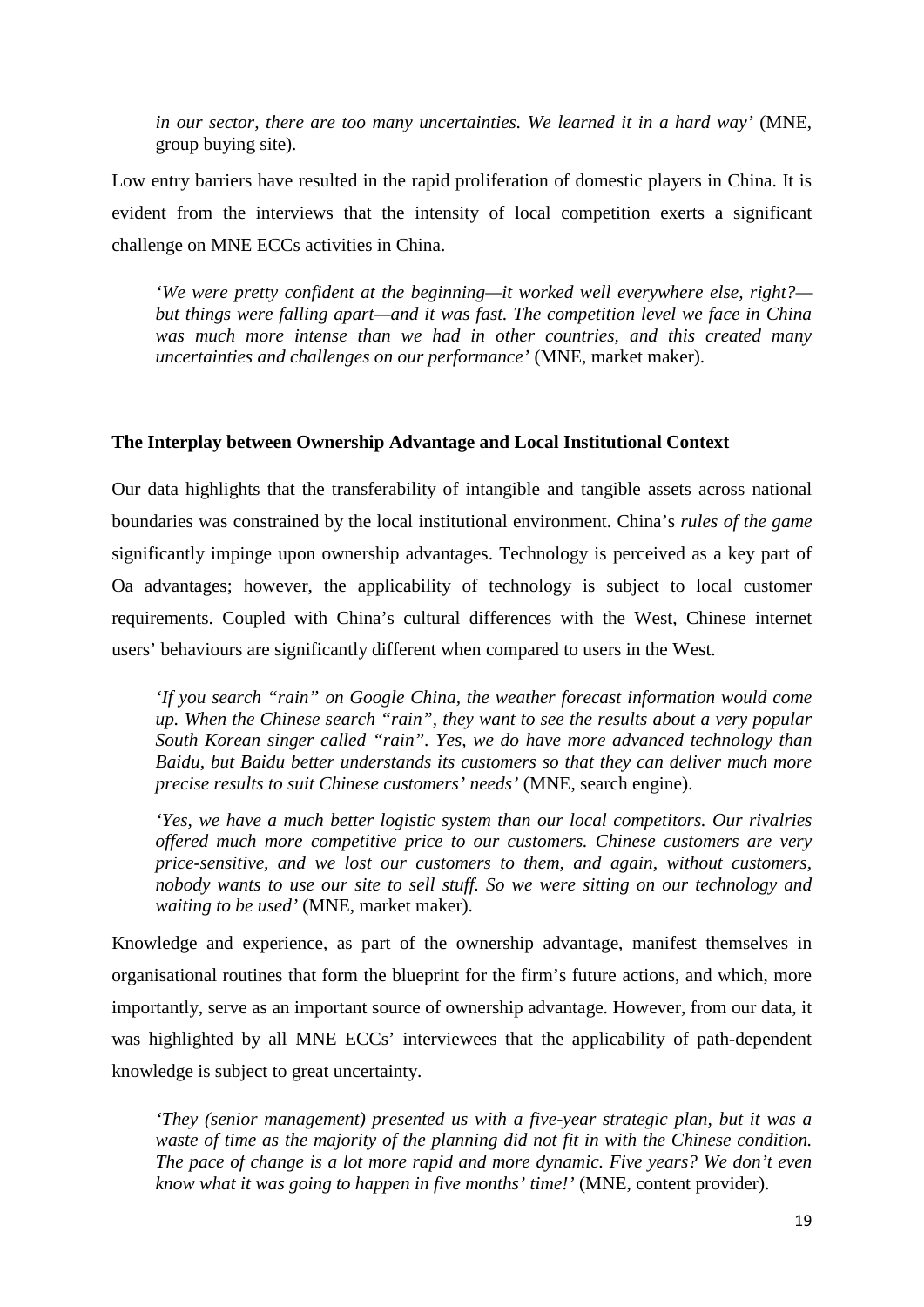There is consensus that, although emerging economies appear to present dynamic and challenging environmental conditions for all ECCs, the propensity for organisations to refocus and restructure in this setting is crucial.

*'The old routine clearly didn't work in China. They (MNE ECCs) need to figure out a new business model that works in China and they have to do it fast'* (MNE, market maker).

Our data shows that almost all Chinese ECCs began their operations by copying the business ideas or models from the US; however, this is where the similarities typically end. Local ECCs were persistent in not only changing and altering their businesses model/routine, but also in developing business innovation. It was highlighted amongst all interviewees that MNE ECCs' ability to respond to local ECCs' competition attack is crucial in China.

*'We were hit by a double whammy in China. One is the business environment in general. We definitely underestimated the challenge. Another one is the local competition level. The local ECCs are real contenders. We might have some unique advantages, but things change so fast and you need to be fast to respond this competition. The ability to retaliate is extremely important'* **(**MNE, market maker).

# **The Limitations of Internalisation**

The data shows that the transaction costs between a firm's internal market and external market are gradually diminishing owing to the low cost of information production. The data suggests that hierarchical control underpinning internalisation results in a long gestational period involving months for authorisation. The findings suggest that Chinese subsidiaries are all uniformly centralised. It was emphasised amongst all the interviewees that such singularly hierarchical and uniformly centralised structures constrain local subsidiaries' performance.

*'It took us nearly 6 month to respond to the threats posed by Taobao, and, to be honest, the solution they (Headquarters) came up with didn't really solve the problem. By the time we responded, the customers had already gone. 6 months in e-commerce time is like 3 years in cyber time'* (MNE, market maker).

Our data shows that relational assets cultivated through strategic alliance, merger and acquisition have had limited impact on MNE ECCs' activities in China. Our data indicates that a closed network with only direct business partners isolate MNE ECCs with their local environment, thus creating a significant barrier for asset augment and innovation.

*'It is very difficult to maximise our advantages when you have a closed network. We were focusing on purely what we can do with a limited number of alliances and forgot*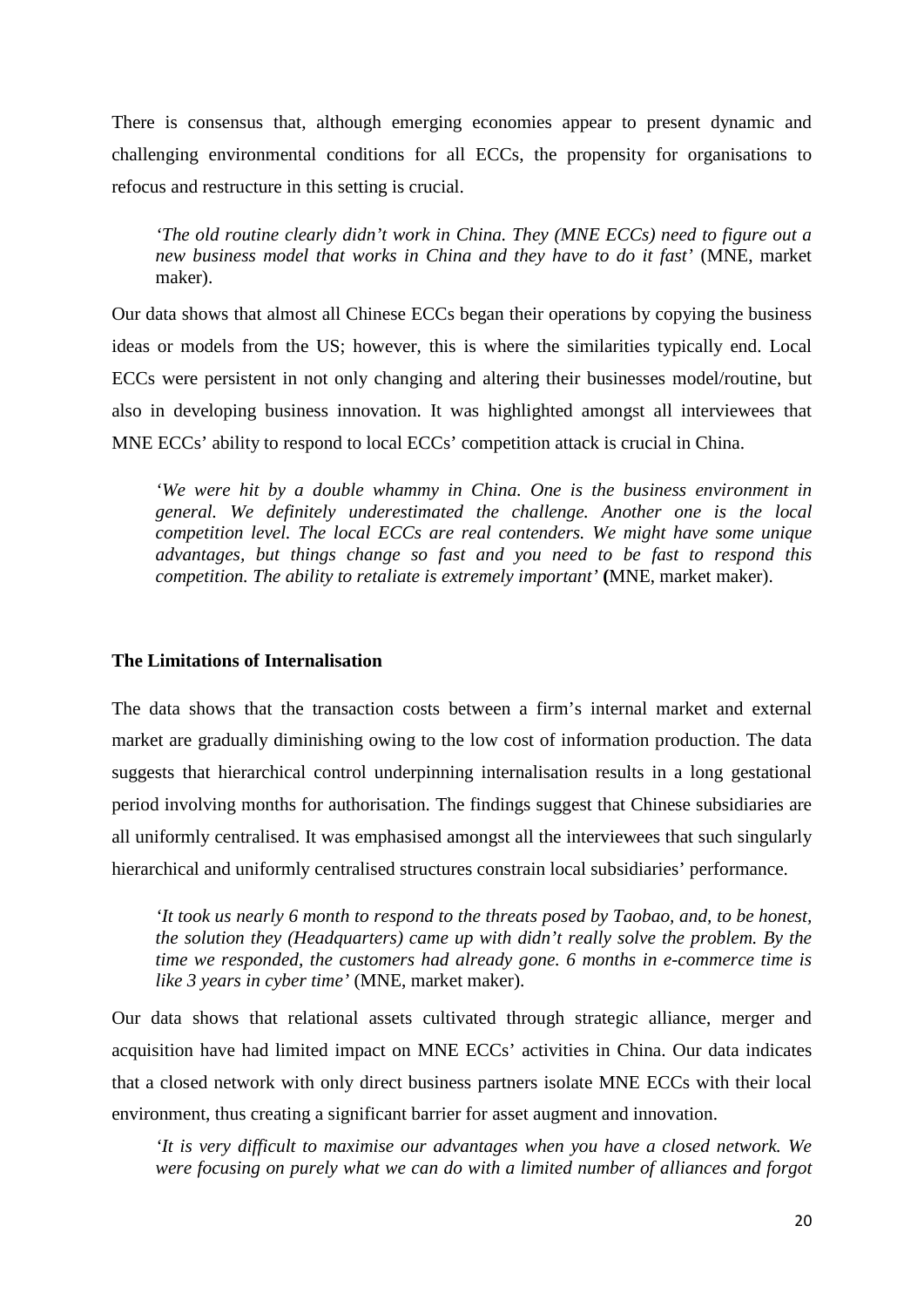*about the importance of other networks that can add value to our company and customers* (MNE, group buying site).

## **The Importance of Network-based Advantages**

We note that, in all cases, the importance of the customer was repeatedly highlighted. According to our interviews, the customer is an essential part of the company's offering and fundamentally changes the dynamics of the market place.

*'I think they (MNE ECCs) overlooked the role of customers playing in our industry. They are the fundamental mechanism to our success. You need to have a sufficient customer base, otherwise no partner (complementary) would be interested in your website. It was a nasty fight, without customer, our website worth nothing'* (Chinese, market maker).

It is apparent from all interviews that the importance of local network embeddedness is crucial for MNE ECCs' development. Our data highlights the importance of subsidiaries of MNE ECCs to establish relational assets—not only with direct partners, but also with supporting organisations, such as logistics providers and banks.

*'We need to be more connected with local customers and partners. I think they (MNE ECCs) need to understand that interaction doesn't just end on the website. We need to be more open to get ideas and inspiration from the untraditional partners, such as local communities and the supporting industries, such as logistics companies—even our customers'* **(**MNE, market maker).

The importance of the boundary of the network was repeatedly emphasised during the interviews. The network boundary has a direct impact on network externality effect, which is crucial for MNE ECCs' development. A '*flexible*' and '*shared*' network is crucial for MNE ECCs to generate future asset and innovation.

*'If nobody uses your product/service, no matter how advanced your business is, it means nothing. The more people use your site, the better. They (MNE ECCs) heavily focused on protecting their capital… Well, when you in China, the IP law is not always effective. It's not about how big your company is: we were competing with how big your network is. You need external forces to help you to maximise the value of it through continuous learning and innovation'* (Chinese, search engine).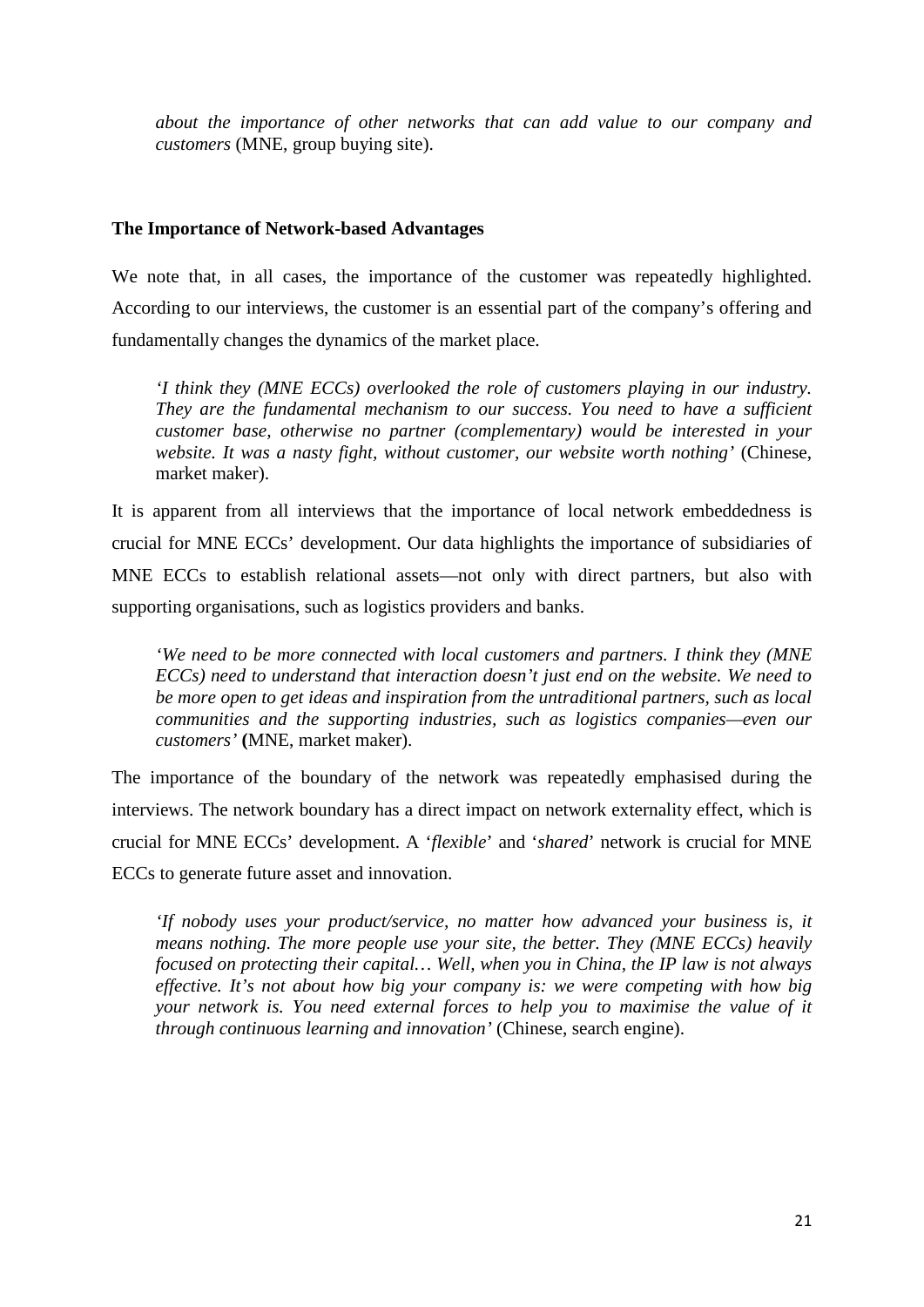#### **DISCUSSION**

Four major insights emerged from our findings. Firstly, our data shows that the importance of traditional location advantages, which could increase an organisation's efficiency and effectiveness, is gradually diminishing in China's e-commerce sector. This is consistent with Dunning (1998) and Cantwell (2009), both of whom argue that the institutionally related location advantages of countries are highly situational and differ between developed and developing countries.

Our results are in-tune with Oxley & Yeung  $(2001)$ , who indicate that e-commerce activity largely depends on local *rules of the game*. Our data shows that the formal rules, such as government censorship—often highlighted as the main mechanism responsible for MNE ECCs' activates in China—only played a limited role in affecting MNE ECCs' performance; in actuality, the informal constraints, such as culture, norm and the deficiencies of the local market conditions, created much more significant challenges in MNE ECCs' value-creation activities. Moreover, a lack of understanding concerning local customers was highlighted throughout the interviews as a major factor in negatively affecting MNE ECCs' performance in China. Our data also reveal that the '*taken for granted*' market-supporting mechanisms, such as infrastructure, which are held as being '*invisible*' in developed economies, emerged as significant barriers to MNE ECCs in China.

Some scholars argue that MNE ECCs may experience liability of foreignness to a lesser degree when compared with more traditional firms (Kotha *et al*., 2001). However, our findings suggest that MNE ECCs face the great '*liability of foreignness*' because the challenge for MNE ECCs not only lies on how they are able to cope with local formal and informal rules, but also on whether or not they are well-positioned to overcome market inefficiencies that are inherent in serving diverse markets. Our analysis echoes Dunning & Lundan (2008a, 2008b), who highlight that the institutional view is crucial in advancing our understanding of the new organisation form in an internalisation context.

This leads to our first proposition:

*The greater the institutional distance between the home country and the host country in terms of rules of law and market-supporting mechanisms, the greater the negative impact it will have on MNE ECCs' value-creation activities in the emerging economy.*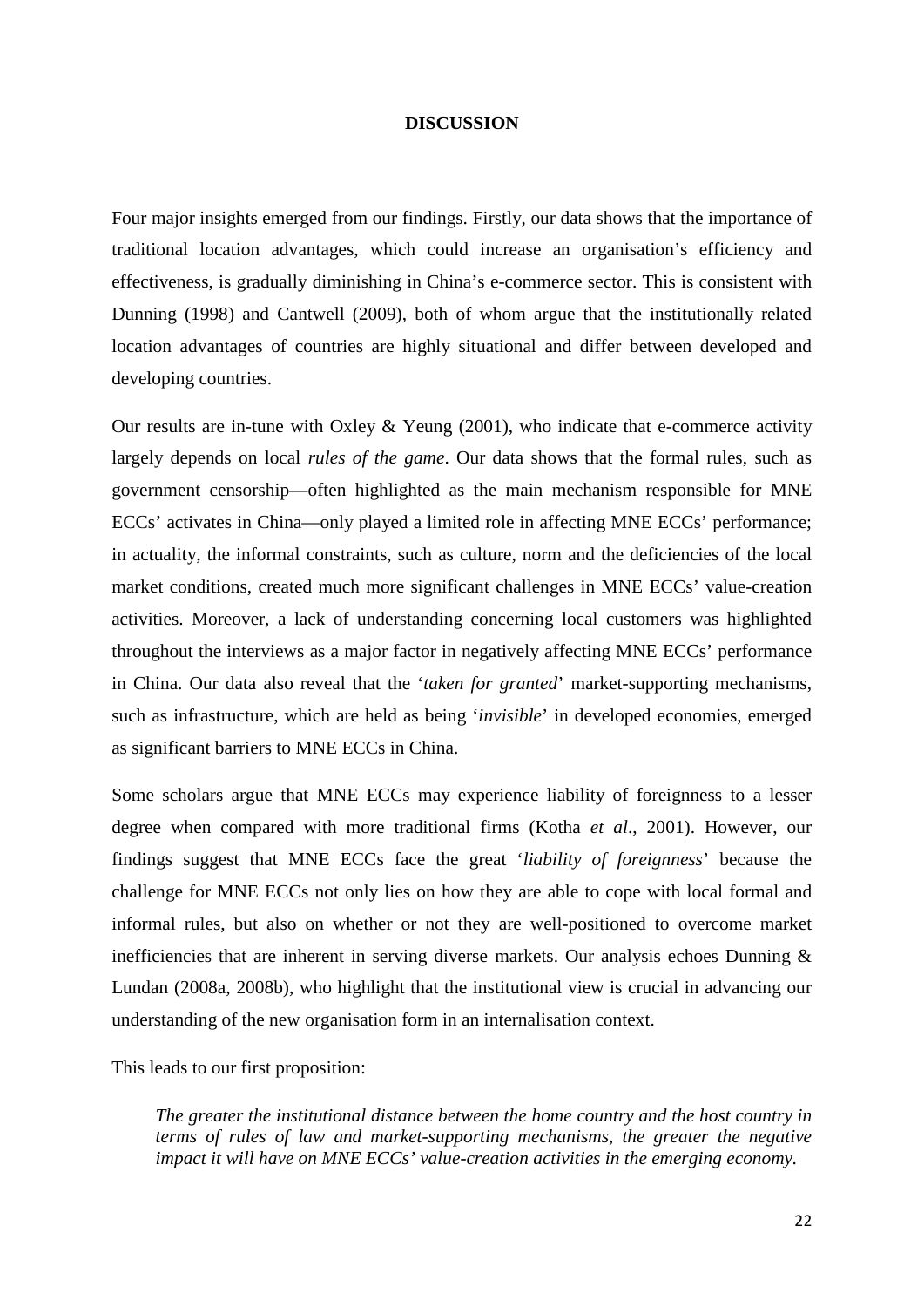The market deficiencies and diversified customer preferences are further exacerbated owing to subnational differences. Our data points out that MNE ECCs experienced a '*liability of subnational foreignness'* where MNE ECCs have limited understanding of subnational economic development, market-supporting mechanisms and customer preferences in China. Although MNE ECCs were able to secure a large market share from more developed cities, such as Beijing and Shanghai, nonetheless, they failed to obtain market share from less developed cities in China. Importantly, China is recognised as being home to a fragmented and diverse market as different cities have subcultures with their own unique practices and habits; therefore, overlooking the subnational difference within China exert significant challenges for MNE ECCs in securing a large customer base. This is in-tune with previous studies indicating that subnational differences are critical in explaining MNEs' performance in emerging economies (Ma *et al*., 2013; Beugelsdijk & Mudambi, 2013; Park *et al*., 2006).

This leads to our second proposition:

# *The greater variability of market-support mechanisms and customer preferences within subnational contexts, the more difficulty MNE ECCs will experience in gaining a large customer base in the emerging economy.*

Our findings also highlight the dynamic nature of the institutional view that has emerged, especially during the information age. Our data highlights that path-dependence has experienced '*path uncertainty*' where the local institutional environment is significantly subject to three uncertainties, namely uncertainties in institutional evolution process between home and host country, uncertainties in the business environment and uncertainties specific to the e-commerce industry. This notion is similar to those detailed by scholars who have highlighted the different evolution path between developed and emerging economies (Child & Tse, 2001; Dixon *et al*., 2010), the non-ergodic uncertainty (North, 2005) and demand process uncertainty derived from the internet (Jones *et al*., 1997; Liang & Huang, 1998).

This leads to our third proposition:

# *The greater the institutional uncertainties, the greater the risk these will have on MNE ECCs' value-creation activities in the emerging economy.*

The second key finding is that ownership advantage is significantly constrained by the local institutional context. Ownership advantage '*lockout*' has been identified, in which MNE ECCs were unable to competitively deliver their services in the host country due to a recognised incompatibility between ownership advantages and local institutional context.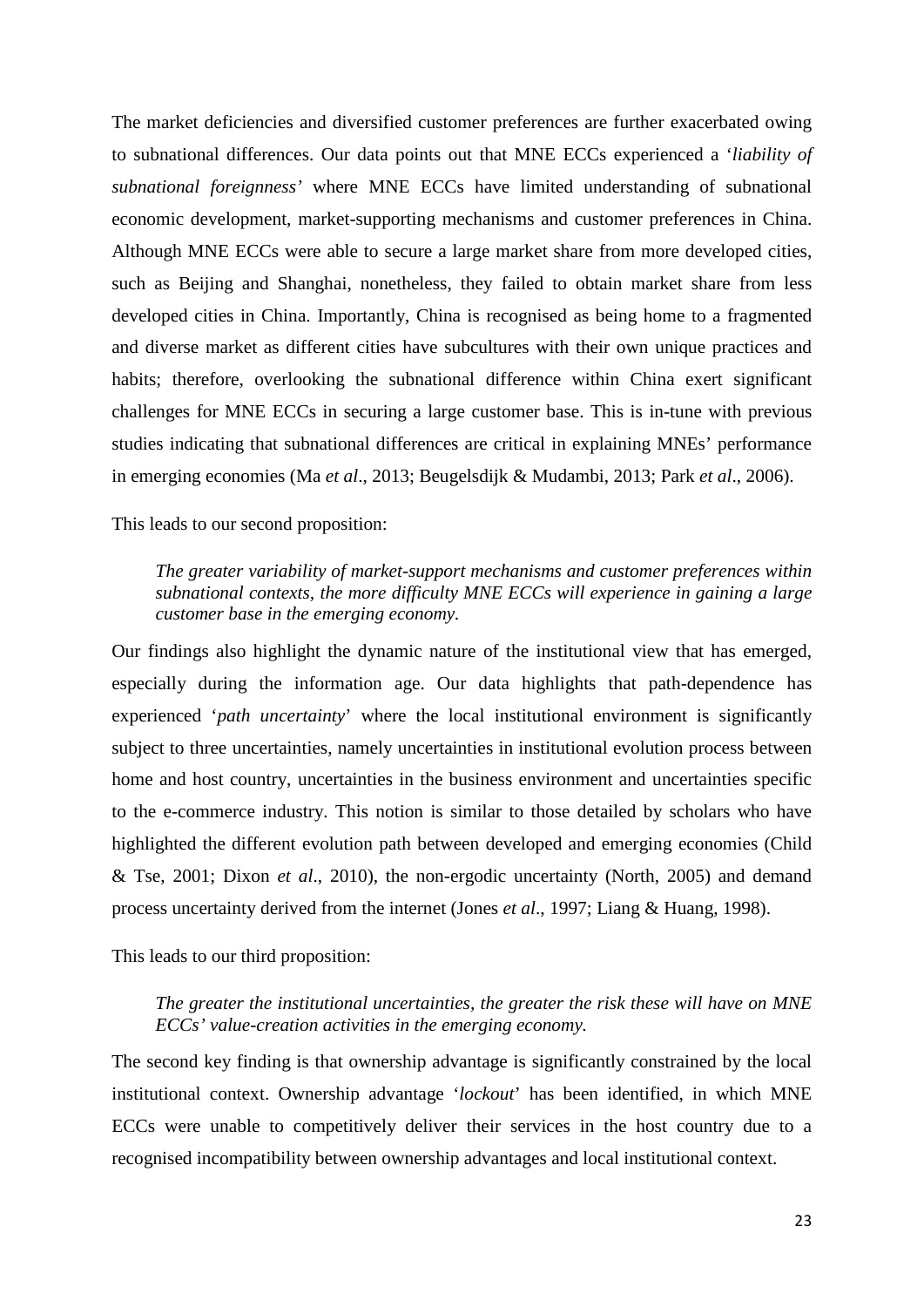Our data reveals that more advanced technologies do not always outcompete with '*good enough*' technologies on the basis of getting the job done. MNE ECCs' transaction efficiency is heavily dependent on whether or not it is able to deliver services that meet customer requirements; however, the way in which value is perceived by Chinese customers is based on factors such as skill levels (sophistication), preferences, subnational conditions and the availability of substitutes. Network externality occurs when the value of a product or service to a consumer is contingent upon the number of other people using it (Katz & Shapiro, 1986). Therefore, if firms are unable to understand and meet customers' requirements, an insufficient customer base will lead to technology 'lockout'.

This leads to our fourth proposition:

*The value of technology, as part of MNE ECCs' ownership advantage, will decrease if it is unable to deliver value to satisfy customer demands in the emerging economy.*

Our data points to path-dependent knowledge as part of ownership advantage, which experienced a '*lockout'* due to different institutional environment and uncertainties. Our data suggests that the *ex-ante* knowledge MNE ECCs possess can only be applied to China to a limited extent due to different institutional conditions. This is in line with scholars emphasising that path-dependent knowledge is hinged upon the characteristics of the host location (Buckley, 2004; Erramilli *et al*., 1997). The value of *ex-post* knowledge and the experience MNE ECCs possess is also limited for future asset augment due to non-ergodic uncertainty (North, 2005), and the process and demand uncertainty derived from the internet (Jones *et al*., 1997; Liang & Huang, 1998).

This leads to our fifth proposition:

*The applicability of the path-dependent knowledge of MNE ECCs from developed economies will decrease in emerging economies due to 1) path trajectory differences between the home and host countries, 2) process and demand uncertainty over the internet, and 3) non-ergodic uncertainty.*

Our data suggest that MNE ECCs' ability to reconfigure their business models and routines to make them more suited in the local institutional environment is crucial in China. However, simple localisation and adaptation is no longer sufficient. Our data emphasise that MNE ECCs' ability to continuously respond to the local competition attack and unpredictable institutional demand is key for MNE ECCs to achieve success in the context of China. This is consistent with many scholars' views, many of whom highlight the dynamic interaction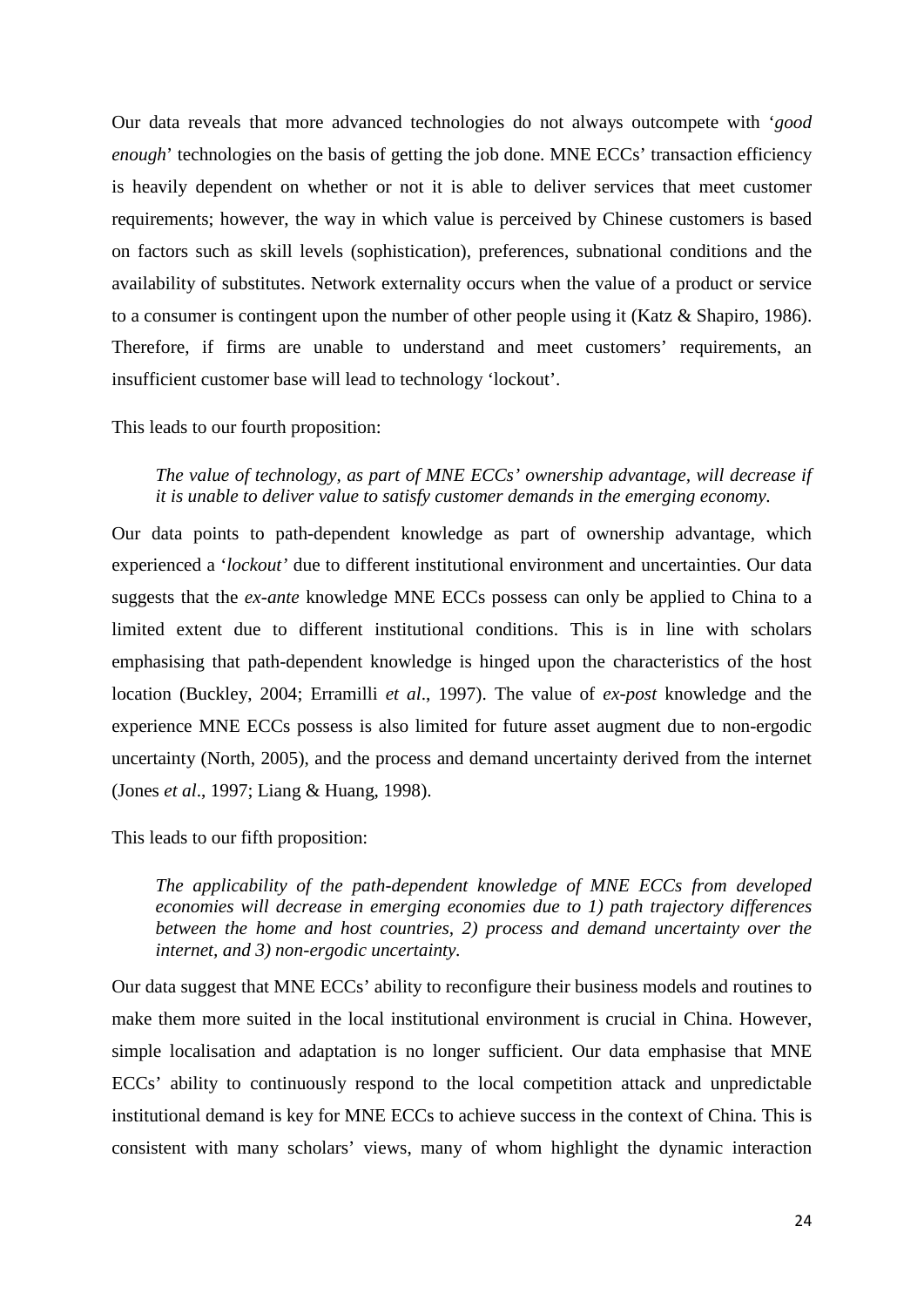between firm activity and its institutional environment as being a key to driving co-evolution (Cantwell *et al*., 2010; Kostova *et al*., 2008).

This leads to our sixth proposition:

# *The dynamic aspects of MNE ECCs capabilities will be positively associated with MNE ECCs success in the emerging economy.*

The third finding indicates that, owing to the nature of ECCs, where transaction costs and product costs are significantly lower than traditional industry, the difference in costs occurred between internal hierarchies and arm-length market transaction diminishes. The evidence suggests that MNE subsidiaries have not been provided with much autonomy. Such centralised decision-making has had a major impact on firms' subsidiaries' responsiveness to local market demands, as well as to the threats posed by local competitors. This is consistent with scholars, who indicate that hierarchical control may act as a constraint imposed upon organisational behaviour (Kogut & Zander, 1993).

Our findings suggest that, although some MNE ECCs established merger and acquisition strategic alliances with Chinese partners, this did not guarantee a large customer network owing to copious substitutions in the market. The findings indicate that building a closed network with limited business partners focusing on internalising their operations and protecting their ownership advantages will isolate MNE ECCs from their institutional environment, thus impeding asset augment and innovation. This view is in a similar vein to the perspective adopted by Cantwell & Narula (2001), who suggest that hierarchical control and full internalisation are not always desirable to MNE for innovation.

This leads to our seventh proposition:

# *Hierarchy control and a closed network will be negatively associated with MNE ECCs' local responsiveness and innovation in the emerging economy.*

Our fourth finding highlights that network-based advantages have an integrating role in the electric paradigm. The role of network theory in the eclectic paradigm was theoretically highlighted by Singh & Kundu (2002). We are not focusing narrowly on the network theory *per se*; rather, network-based advantages are loosely defined here in an effort to understand MNE ECCs' activity in China.

Dunning (1995, 2000) indicates the Ot factor as highlighting the advantages firms can garner through intra-firm and inter-firm transaction activities for vertical and horizontal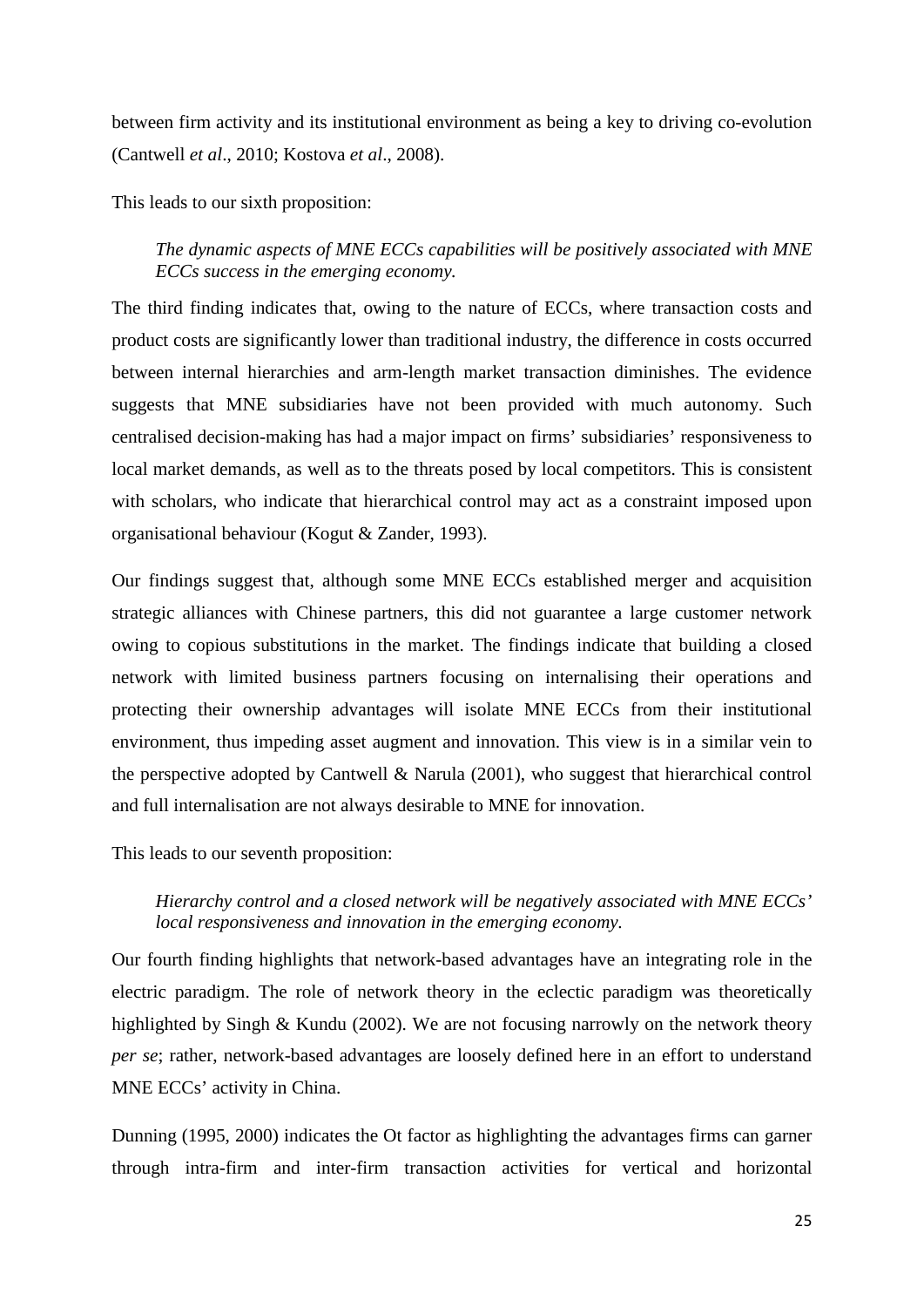*complementarities*. Our data show that MNE ECCs overlooked the pivotal role of *customers*—the agent directly contributing to ECCs' value-creation activities and also fundamentally changing the dynamics of the marketplace in the e-commerce sector, characterised by demand-side economies (Dunning & Wymbs, 2001; Shapiro & Varian, 1999).

MNE ECCs' ability to conduct harmonious value-creation activities with exogenous partners and customers is crucial in explaining their competitive strength. We propose that ownership network advantage (On) refers to '*the ability of firms to establish a large customer network to stimulate network externality*'. A large customer network broadens the range of a user's network and attracts more developers of complementary service/product providers, thus increasing the number of options available to users (Katz & Shapiro, 1986); therefore, a large customer network (On) and the availability of complementary product/service providers (Ot) has the capacity to create a *virtuous cycle*, acting as an isolating mechanism that not only helps MNE ECCs to take advantage of network externality, but also ensures the uniqueness of MNE ECCs and protects MNE ECCs from imitation, preserving its rent streams (Rumelt, 1984). Thus, On completes other ownership advantages and forms a quadrilateral control of O: *Oa+Ot+On+Oi* to cover the holistic view of MNE ECCs' value-creation activity in emerging economy.

Our data point to the institutional distance between the home and host countries, non-ergodic institutional uncertainty, and the ever-increasing importance of knowledge-compelled MNE ECCs to look beyond the traditional locational advantages. We propose a locational network advantage (Ln) that network-bundling between ownership advantage and local network partners can assist MNE ECCs in overcoming local market inefficiency and galvanising institutional learning. Although Dunning (1995, 2000) championed alliance capitalism, we argue that alliance capitalism needs to be broadened in order to facilitate more open, flexible and direct/indirect relationships with customers, partners and their supporting cluster companies. The network interaction between indigenous partners and MNE ECCs' activity will stimulate local knowledge spillovers, which is crucial for MNE ECCs in the creation of location-bound assets.

Our data indicates that hierarchical control and full internalisation are no longer viable for MNE ECCs' value-creation activities in China. We argue that internalisation still has an important role to play—albeit in a different way—as internalisation's function has shifted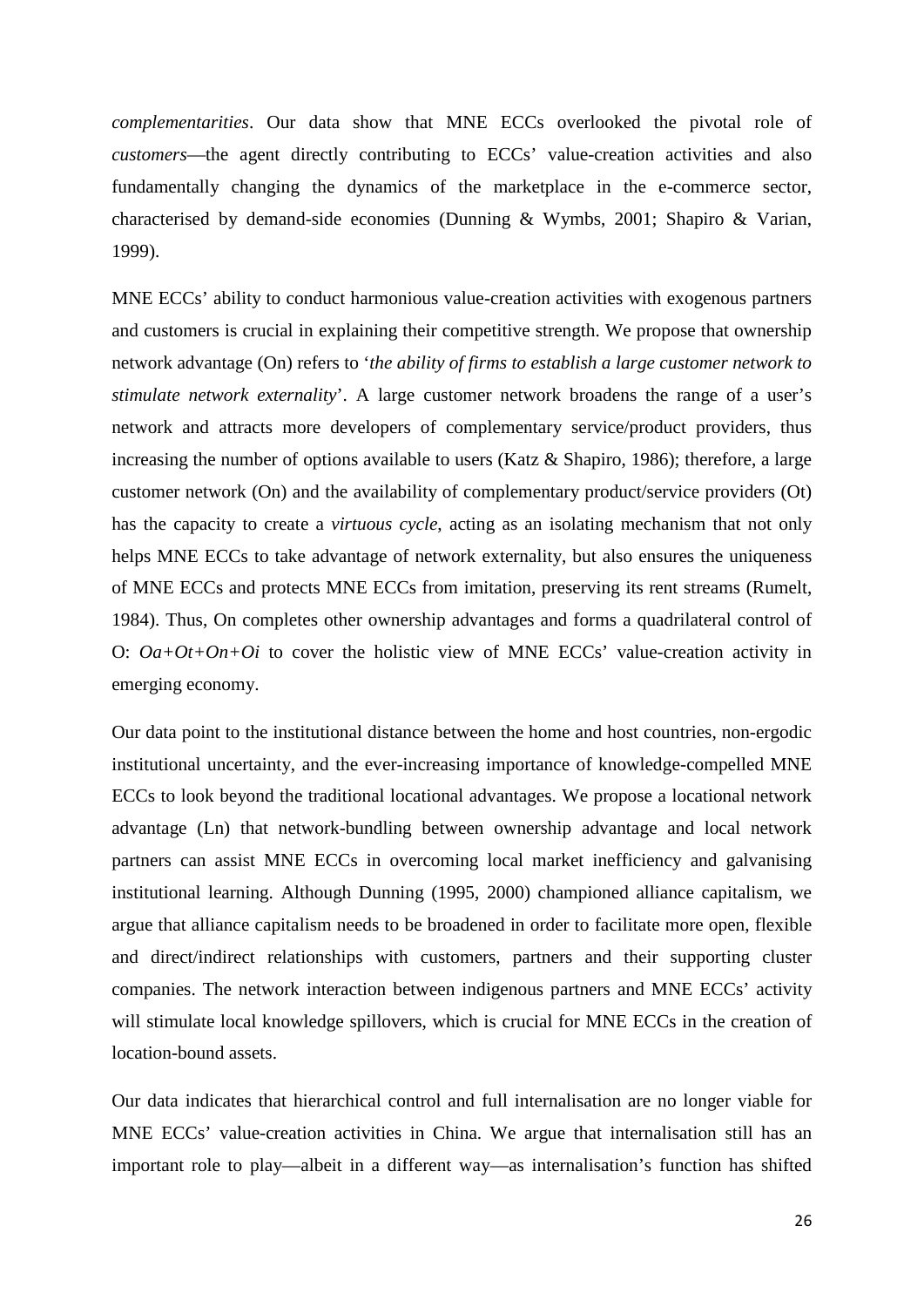from the one defining the '*boundaries of the firm'* to that defining the '*boundaries of the network*'. We propose internalisation network advantage (In) that network advantages generated by firm flexibility and openness to local institutional environment. Our data emphasise the external actor, namely customers and local partners, as having a significant impact in terms of contributing to ECCs' innovation. Rather than protecting intellectual capital value, our data highlight that MNE ECCs should engage in a shared ownership to use network externality to maximise the value of MNE ECCs' ownership advantages, such as technology and intellectual property. This is seen to be in line with practitioners who advocate the importance of shared ownership in the  $20<sup>th</sup>$  Century (Palmisano, 2006). By establishing a flexible and shared ownership network with direct and indirect stakeholders, MNE ECCs' innovation and network externality will be infused.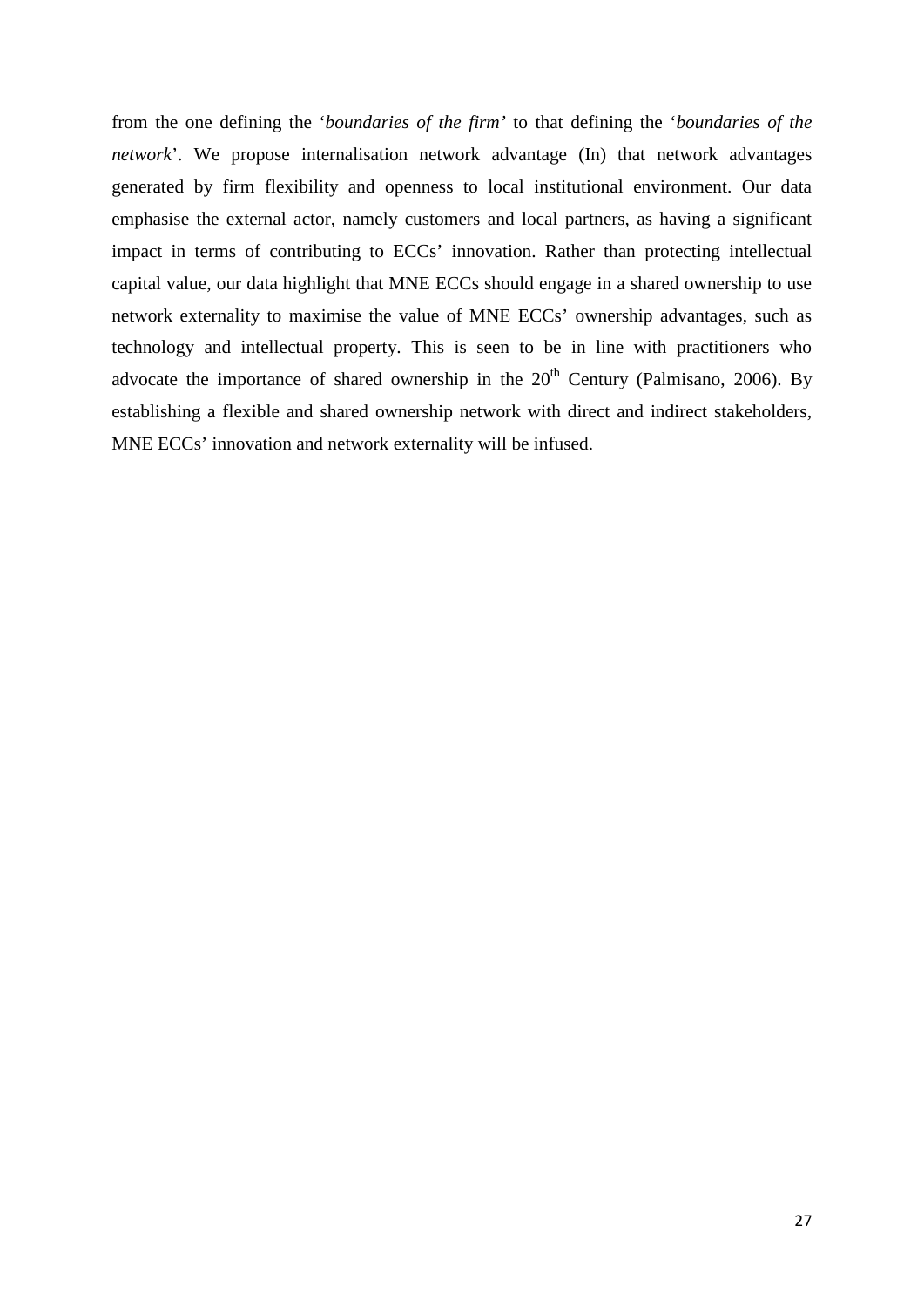#### **CONCLUSION**

The paper contributes to the on-going debates amongst researchers and practitioners in the area of ECCs' internationalisation in four different ways. First, we have highlighted that MNE ECCs' value-creation is largely dependent on local '*rule of game*' and market support conditions; thus, the importance of location as a variable affecting MNE ECCs' performance in emerging economies should not be underestimated in the OLI paradigm. We also accentuated the dynamic nature of the institutional view that has emerged especially during the information age. Whilst the traditional neo-perspective of institutional view has worked well in the past, we need to approach this from a broader and more dynamic perspective.

Second, we contribute to the IB theory by identifying the changing nature of the ownership advantage in ECCs context. The static aspect of ownership advantage is no longer sufficient for MNE ECCs in securing success in China. We argue that ownership advantage is not only heavily context-dependent in regard to the local institutional context, but also dependent on its dynamic interaction with local institutional environment; therefore, the dynamic interplay between institutional context and MNE ECCs' ownership advantages need to be fully recognised by the OLI paradigm.

Third, we argue that I (internalisation), underpinned heavily by TCE, needs to undergo a shift from focusing on the '*boundaries of the firm*' to the '*boundaries of the network*'. A flexible and shared network will assist MNE ECCs in maximising intellectual capital and generating future assets. Our fourth contribution involved the identification of network-based advantages playing a significant and integrating role in the OLI paradigm, based on empirical research. We proposed On, Ln and In advantages by embedding network-based advantages into the OLI paradigm. Through the acceleration of technological change and non-ergodic uncertainty, such a network-embedded OLI paradigm will lead to MNE ECCs' sustainable development in the emerging economy.

The findings presented in this paper should be interpreted with caution for several reasons. For instance, the restrictive nature of our sample, focusing on only 5 MNE ECCs and 5 Chinese ECCs, can introduce unknown selection biases, thus restricting the overall generalisability of our findings; however, we were limited by the number of MNE ECCs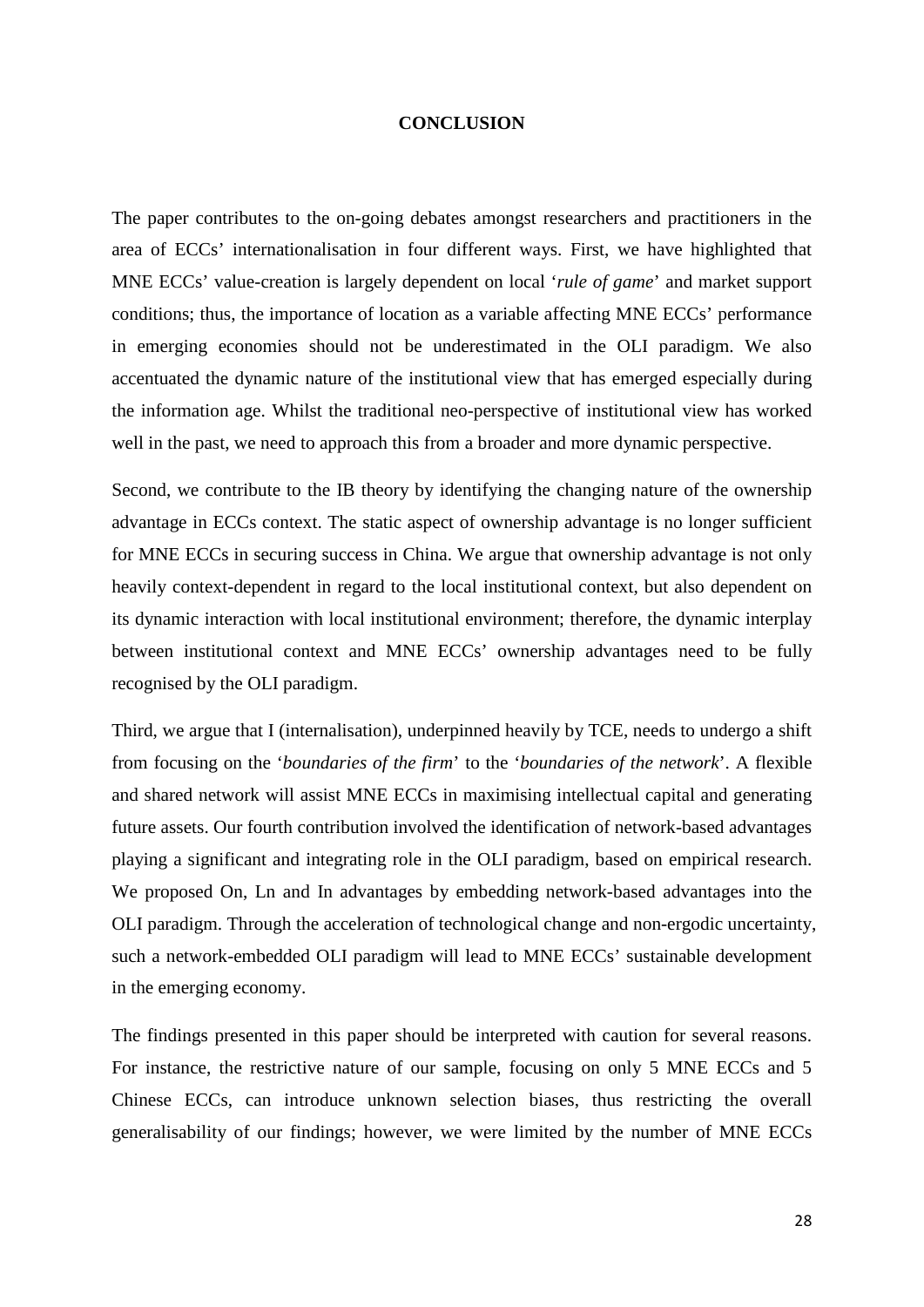undertaking internationalisation in China, meaning this restricted our ability to increase the sample size.

Nonetheless, our study raises some interesting questions on the IB theory. For example, due to non-ergodic uncertainty, how can MNE ECCs strategically position themselves in the fragmented and diverse institutional organisational field? What are the specific dynamic capabilities enabling MNE ECCs to co-evolve with their institutional environment? Does the same level of institutional uncertainty apply to other industries? It should be noted that the setting of our empirical study was conducted in China only. Importantly, this raises the question of findings generalisability when removed from country settings.

We consider that future research should investigate MNE ECCs in other transition economies and emerging markets in order to evaluate whether the findings in this study are replicated in other countries. The rapid diffusion of ECCs in an international context provides a fertile research field for the development of new theoretical frameworks and the testing of extant theories of internationalisation. Irrespectively, however, new research is urgently needed in order to address such emerging issues.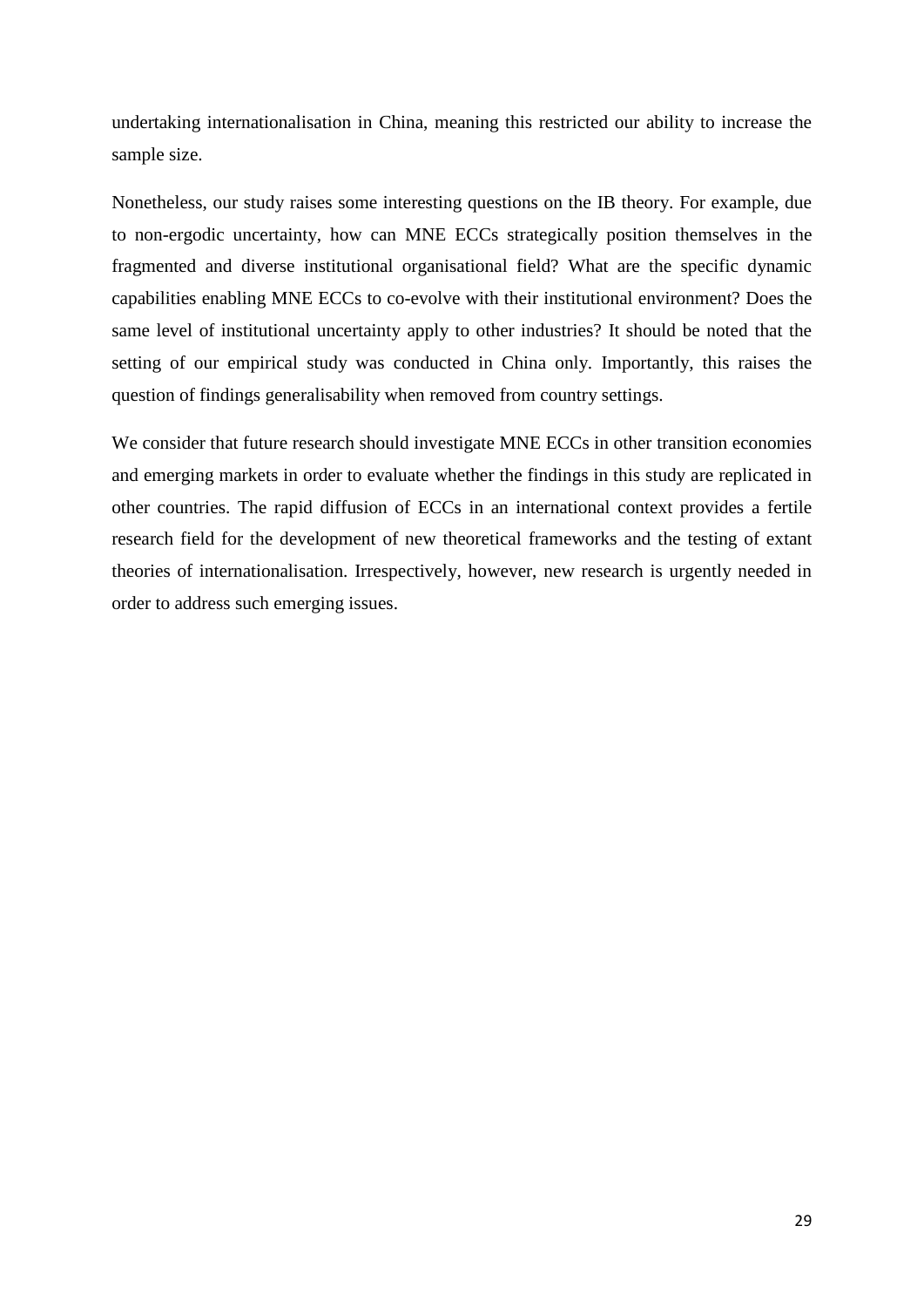#### **REFERENCES**

- Achrol, Ravi S. & Philip Kotler. 1999. Marketing in The Network Economy. *Journal of Marketing*, 63(Special issue): 146–163.
- Amit, R. & Zott, C. 2001. Value Creation in e-business. *Strategic Management Journal*, 22(6-7): 493–520.
- Aoki, M. 2001. *Toward a Comparative Institutional Analysis*. Cambridge, MA: MIT Press.
- Becker, H. S. 1970. *Sociological Work: Method and Substance*. Chicago: Aldine.
- Beugelsdijk, S. & Mudambi, R. 2013. MNEs as Border-crossing Multi-location Enterprise: The role of discontinuities in geographic space. *Journal of International Business Studies*, 44(4): 413–426.
- Boisot, M. H. 1998. *Knowledge Assets: Securing Competitive Advantage in the Global Economy.* Oxford: Oxford University Press.
- <span id="page-29-1"></span>Brouthers, K. D. 2002. Institutional, cultural and transaction cost influences on entry mode choice and performance. *Journal of International Business Studies*, 33(2): 1–13.
- Buckley, P. J. 2004. Asian Network Firms: An analytical framework. *Asia Pacific Business Review*, 10(3-4): 254–271.
- Buckley, P. J. & Casson, M. 1976. *The Future of the Multinational Enterprise*. Basingstoke: Macmillan.
- Cantwell, J. 2009. Location and the Multinational enterprise. *Journal of International Business Studies*, 40(1): 35–41.
- Cantwell, J., Dunning, J. H. & Lundan, S. M. 2010. An Evolutionary Approach to Understanding International Business Activity: The co-evolution of MNEs and the institutional environment. *Journal of International Business Studies*, 41(4): 567–586.
- <span id="page-29-0"></span>Cantwell, J. & Narula, R. 2001. The Eclectic Paradigm in the Global Economy. *International Journal of the Economics of Business*, 8(2): 155–172.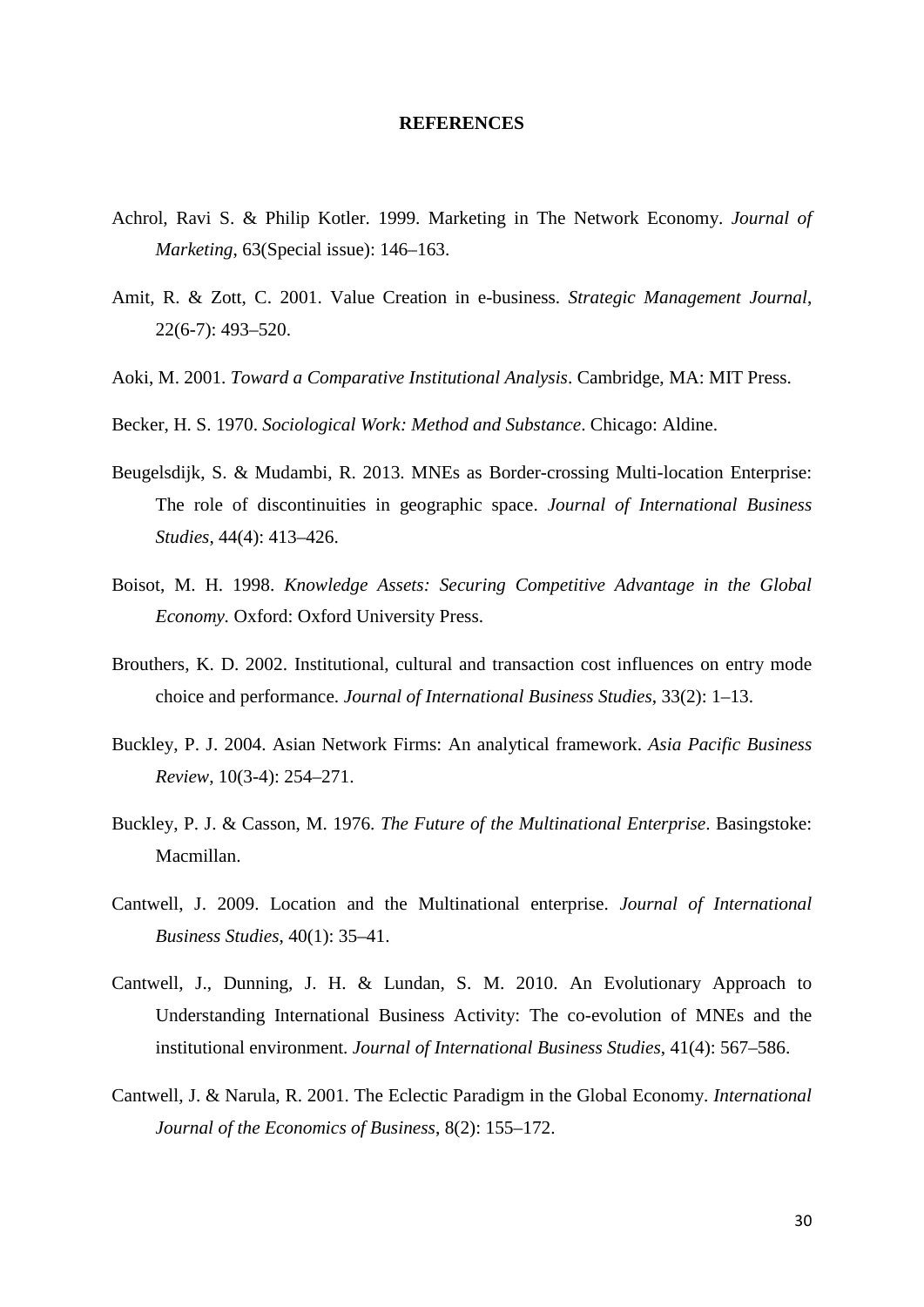- Chesbrough, H. 2003. *Open Innovation: The New Imperative for Creating and Profiting from Technology*. Boston, MA: Harvard Business School Press.
- Chesbrough, H. & Teece, D. 1996. When is Virtual Virtuous? Organisation For Innovation. *Harvard Business Review*, Jan/Feb.
- Child, J. & Tse, D. K. 2001. China's Transition and its Implications for International Business. *Journal of International Business Studies*, 32(1): 5–21.
- China Internet Network Information Center. 2013. Statistical Report on Internet Development in China (July 2013). China: China Internet Network Information Center.
- Clover, C. 2014. Chinese internet: Mobile wars, *Financial Times*: Financial Times.
- <span id="page-30-0"></span>Coase, R. 1937. The Nature of the Firm. *Economica*, 4: 386–405.
- Collinson, S. & Rugman, A. M. 2007. The Regional Character of Asian Multinational Enterprises. *Asia Pacific Journal of Management*, 24(4): 429–446.
- Delios, A. & Henisz, W. J. 2000. Japanese Firms' Investment Strategies in Emerging Economies. *Academy of Management Journal*, 43: 305–323.
- Dixon, S. E., Meyer, K. E. & Day, M. 2010. Stages of Organisational Transformation in Transition Economies: A dynamic capabilities approach. *Journal of Management Studies*, 47(3): 416–436.
- Dunning, J. H. 2006. Comment on Dragon Multinationals: New players in  $21<sup>st</sup>$  century globalization. *Asia Pacific Journal of Management*, 23(2): 139–141.
- Dunning, J. H. 2001. The Eclectic (OLI) Paradigm of International Production: Past, present and future. *International Journal of the Economics of Business*, 8(2): 172–190.
- Dunning, J. H. 2000. The Eclectic Paradigm as an Envelope for Economic and Business Theories of MNE Activity. *International Business Review*, 9: 163–190.
- Dunning, J. H. 1988. The Eclectic Paradigm of International Production: A restatement and some possible extensions. *Journal of International Business Studies*, 19(1): 1–31.
- Dunning, J. H. 1998. Location and the Multinational Enterprise: A neglected factor? *Journal of International Business Studies* , **29** (1): 45–66.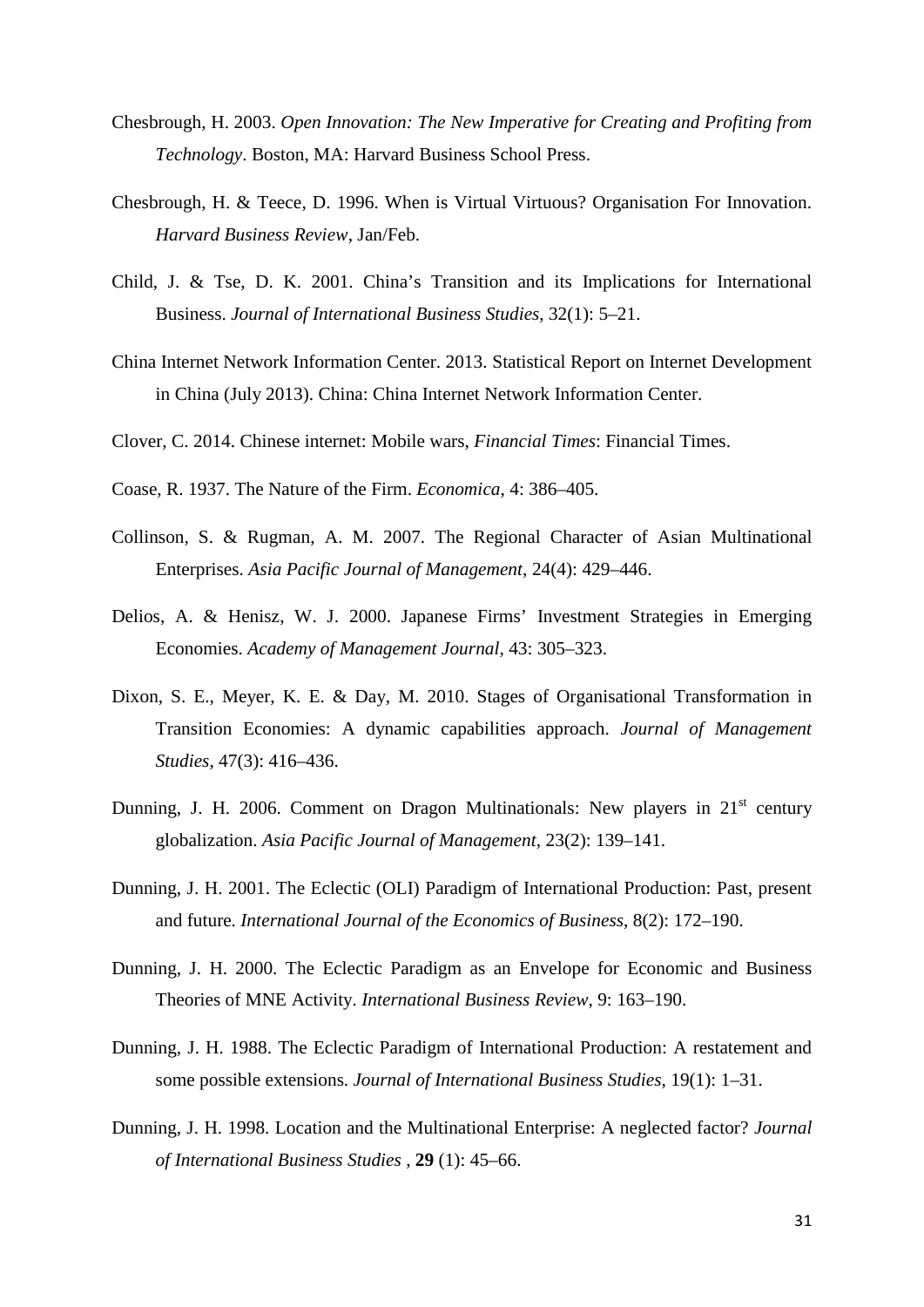Dunning, J. H. 1995. Reappraising the Eclectic Paradigm in an Age of Alliance Capitalism. *Journal of International Business Studies*, 26(3): 29–59.

- Dunning, J. H. 1980. Toward an Eclectic Theory of International Production: Some empirical tests. *Journal of International Business Studies*, 11(1): 23–31.
- Dunning, J. H. & Lundan, S. M. 2010. The Institutional Origins of Dynamic Capabilities in Multinational Enterprises. *Industrial and Corporate Change*, 19(4): 1225–1246.
- Dunning, J. H. & Lundan, S. M. 2008a. Institutions and the OLI Paradigm of the Multinational Enterprise. *Asia Pacific Journal of Management*, 25(4): 573–593.
- Dunning, J. H. & Lundan, S. M. 2008b. *Multinational Enterprises and the Global Economy*.  $2<sup>nd</sup>$  ed. Cheltenham: Edward Elgar.
- Dunning, J. H. & Rugman, A. M. 1985. The Influence of Hymer's Dissertation on the Theory of Foreign Direct Investment. *American Economic Review – Papers and Proceedings*, 75(2): 228–232.
- Dunning, J. H. & Wymbs, C. 2001. The Challenge of Electronic Markets for International Business Theory. *International Journal of the Economics of Business*, 8(2): 273–301.
- Eden, L. & Dai, L. 2010. Rethinking the O in Dunning's OLI/Eclectic paradigm. *Multinational Business Review*, 18(2): 13–34.
- Eden, L., Levitas, E. & Martinez, R. J. 1997. The Production, Transfer, and Spillover of Technology: Comparing large and small multinationals as technology producers. *Small Business Economics*, 9(1): 53–66.
- Eisenhardt, K. M. 1989. Building Theories from Case Study Research. *The Academy of Management Review*, 14(4): 532–550.
- Erramilli, M. K., Agarwal, S. & Kim, S. 1997. Are Firm-specific Advantages Location Specific Too? *Journal of International Business Studies*, 28(4): 735–757.
- Ethier, W. J. 1986. The Multinational Firm. *Quarterly Journal of Economics*, 10(4): 805–833.
- Garud, R., Jain, S. & Kumaraswamy, A. 2002. Institutional Entrepreneurship in the Sponsorship of Common Technological Standards: The case of Sun Microsystems and Java. *Academy of Management Journal*, 45: 196–214.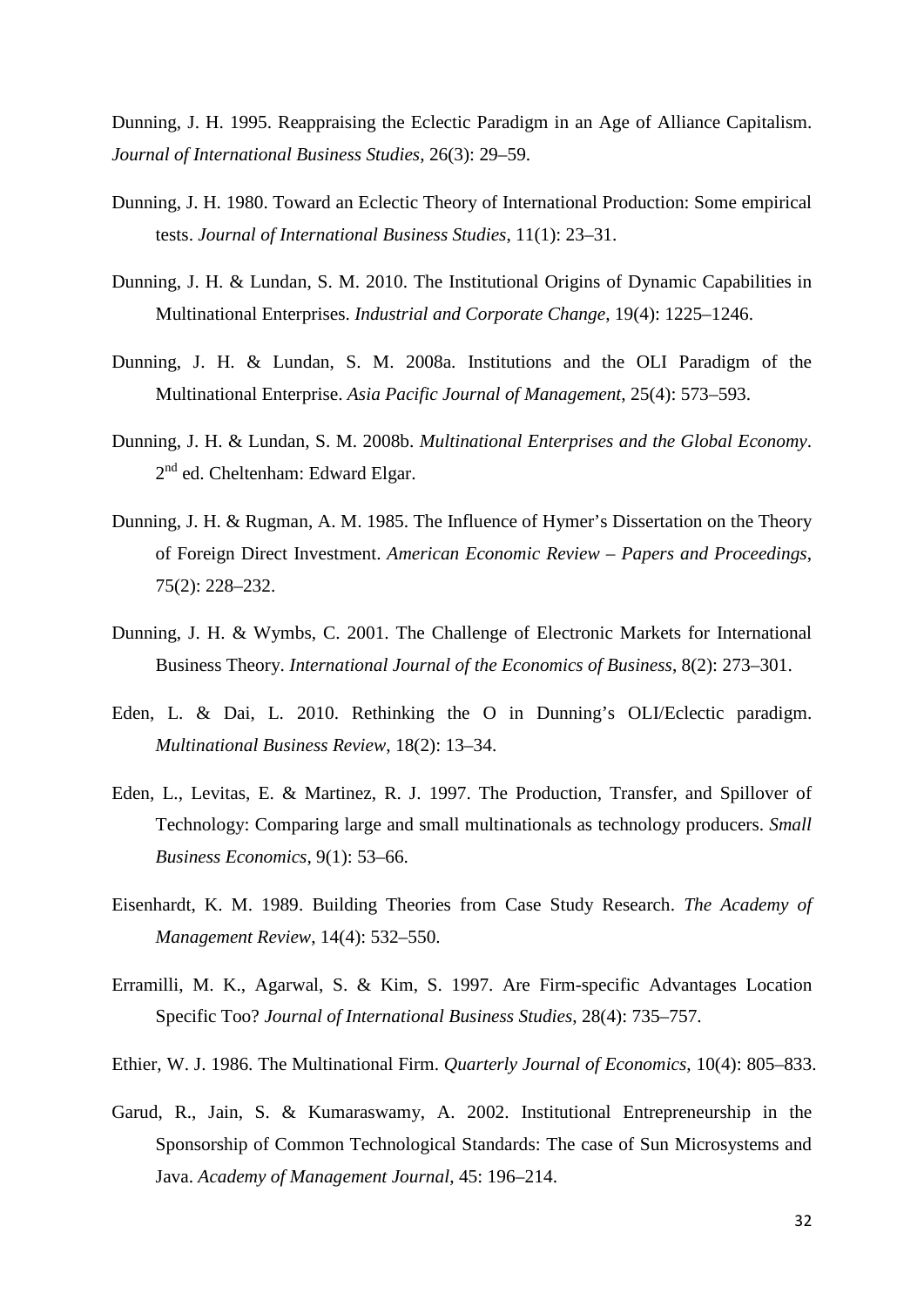Gittleson, K. 2014. Tencent and Alibaba Battle for Internet Dominance in China: BBC News.

- Glaser, B. 2004. Remodelling Grounded Theory. *The Grounded Theory Review: An International Journal*, 4(1): 1–24.
- Hagedoorn, J. & Lundan, S. M. 2001. Strategic Technology Alliances: Trends and patterns since the early eighties.In Plunket, A., C. Voisin & B. Bellon, (Eds.), *The Dynamics of Industrial Collaboration*. Cheltenham, UK: Edward Elgar.
- Hennart, J. F. 2012. Emerging Market Multinationals and the Theory of the Multinational Enterprise. *Global Strategy Journal*, 2(3): 168–187.
- Hennart, J. F. 1982. *A Theory of Multinational Enterprise*. Ann Arbor, MI: University of Michigan.
- Hennart, J. F. 1989. The Transaction-cost Rationale for Countertrade. *Journal of Law, Economics, and Organisation*, 5(Spring): 127–153.
- Hidding, G. J., Williams, J. & Sviokla, J. J. 2011. How Platform Leaders win. *Journal of Business Strategy*, 32(2): 29–37.
- Hill, C. W. L. 1997. Establishing a Standard: Competitive strategy and technological standards in winner-takeall industries. *Academy of Management Executive*, 11(2): 7–26.
- Hofstede, G. 1991. *Cultures and Organisations: Software of the Mind*. London: McGraw-Hill.
- Hunt, S. D. 2000. *A General Theory of Competition*. Thousand Oaks, CA: Sage Publications.
- Hymer, S. H. 1960. The International Operations of National Firms: A study of direct foreign investment, Massachusetts Institute of Technology.
- Isabella, L. A. 1990. Evolving Interpretations as a Change Unfolds: How managers construe key organisational events. *Academy of Management Journal*, 33(1): 7–41.
- Jackson, G. & Deeg, R. 2008. Comparing Capitalisms: Understanding institutional diversity and its implications for international business. *Journal of International Business Studies*, 39(4): 540–561.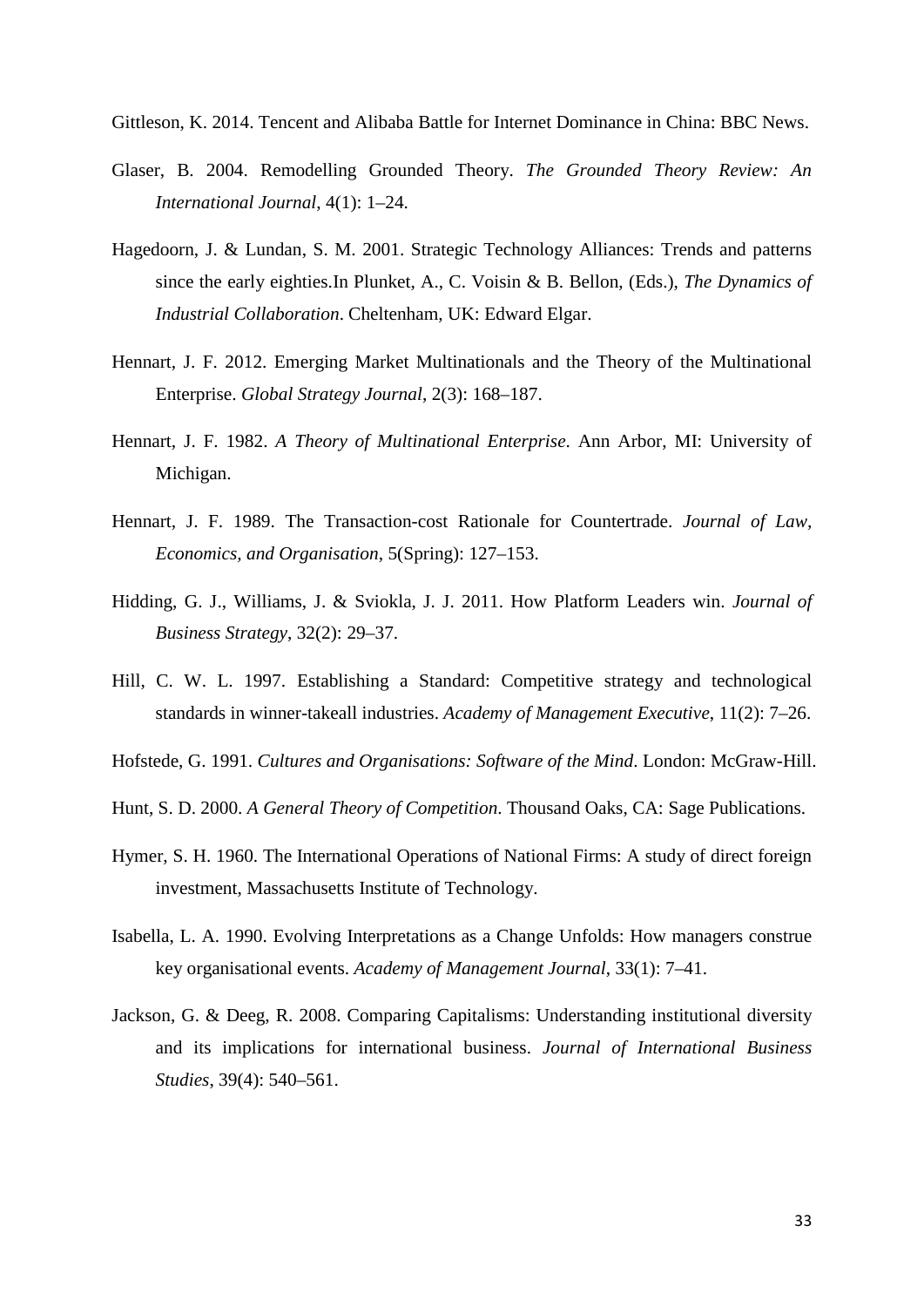- Jones, C., Hesterly, W. S. & Borgatti, S. P. 1997. A General Theory of Network Governance: Exchange conditions and social mechanisms. *Academy of Management Review*, 22(4): 911–945.
- Katz, M. & Shapiro, C. 1986. Technology Adoption in the Presence of Network Externalities. *Journal of Political Economy*, 94: 822–841.
- Knight, G. A. & Kim, D. 2009. International Business Competence and the Contemporary Firm. *Journal of International Business Studies*, 40: 255–273.
- Kogut, B. & Zander, U. 1993. Knowledge of the Firm and the Evolutionary Theory of the Multinational Corporation. *Journal of International Business Studies*, 24(4): 625–645.
- Kostova, T. 1986 Success of the Transnational Transfer of Organisational Practices within Multinational Companies, University of Minnesota, Minneapolis.
- Kostova, T., Roth, K. & Dacin, M. T. 2008. Institutional Theory in the Study of Multinational Corporations: A critique and new directions. . *Academy of Management Review*, 33(4): 994–1006.
- Kotha, S., Rindova, V. P. & Rothaermel, F. T. 2001. Assets and Actions: Firm-specific factors in the internationalization of US Internet firms. *Journal of International Business Studies*, 32(4): 769–791.
- Lee, T. W. 1999. *Using Qualitative Methods in Organisational Research*. Thousand Oaks, CA: Sage.
- Liang, T. P. & Huang, J. S. 1998. An Empirical Study on Consumer Acceptance of Products in Electronic Markets: A transaction cost model. *Decision Support System*, 24: 29–43.
- Lincoln, Y. S. & Guba, E. C. 1985. *Naturalistic Inquiry*. Beverly Hills, CA: Sage.
- Locke, K. 2001. *Grounded Theory in Management Research*. Thousand Oaks: CA: Sage.
- Luo, Y., Zhao, J. H. & Du, J. 2005. The Internationalization Speed of e-commerce Companies: An empirical analysis. *International Marketing Review*, 22(6): 693–709.
- Ma, X. F., Tong, T. W. & Fitza, M. 2013. How Much Does Subnational Region Matter to Foreign Subsidiary Performance? Evidence from Fortune Global 500 Corporations' investment in China. *Journal of International Business Studies*, 44 (1): 66–87.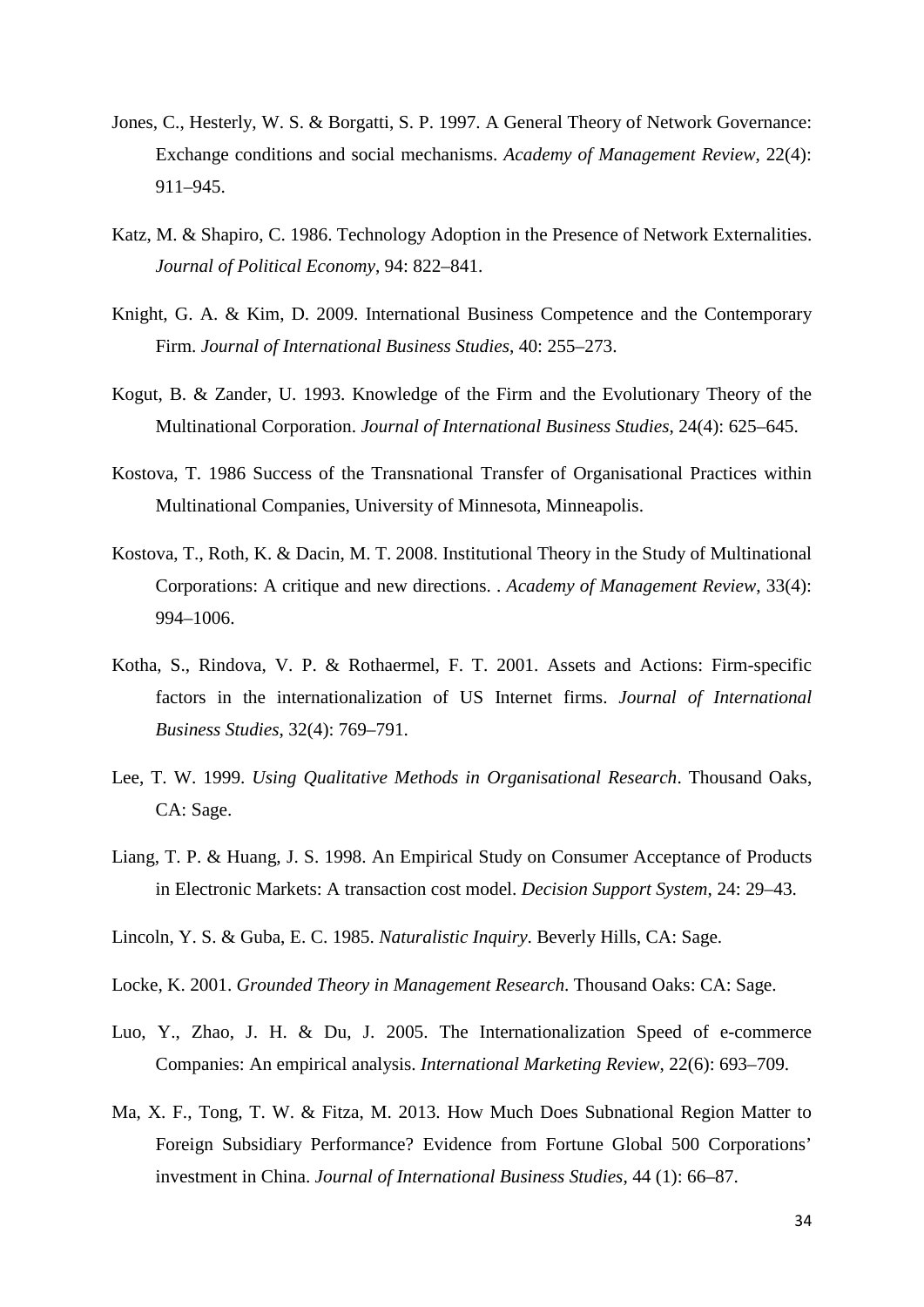- Makino, S., Isobe, T. & Chan, C. M. 2004. Does Country Matter? . *Strategic Management Journal*, 25: 1027–1043.
- Malone, T. W., Yates, J. & Bejamin, R. 1987. Electronic Markets and Electronic Hierarchies. *Communications of ACM*, 30(6): 484–497.
- McKinsey & Company. 2013. China's Next Chapter. In Collins, L., F. Comes, T. Dickson, T. Fleming & A.P. Webb, (Eds.), *McKinsey Quarterly*. United States of America: McKinsey & Company.
- McManus, J. C. 1972. The Theory of the International Firm. In Pacquet, G., (Ed.), *The Multinational Firm and the Nation State*. Toronto, ON: Collins and Macmillan.
- Meyer, J. W. & Rowan, B. 1977. Institutional Organisations: Formal structure as myth and ceremony. *American Journal of Sociology*, 83: 340–363.
- Miles, M. B. & Huberman, A. M. 1994. *Qualitative Data Analysis: An Expanded Sourcebook*. United States of America: Sage.
- Mudambi, R. & Navarra, P. 2002. Institutions and International Business: A theoretical overview. *International Business Review*, 11: 635–646.
- Narula, R. 2001. Choosing between Modes of Non-internal Technological Activities by Firms: Some technological and economic factors. *Technology Analysis and Strategic Management*, 13: 152–170.
- Narula, R. 2006. Globalization, New Ecologies, New Zoologies, and the Purported Death of the Eclectic Paradigm. *Asia Pacific Journal of Management*, 23(2): 143–151.
- North, D. C. 1990. *Institutions, Institutional Change, and Economic Performance.* Cambridge, MA: Harvard University Press.
- North, D. C. 2005. *Understanding the Process of Economic Change*. Princeton, NJ: Princeton University Press.
- Oxley, J. E. & Yeung, B. 2001. E-commerce Readiness: Institutional environment and international competitiveness. *Journal of International Business Studies*, 32(4): 705– 723.
- Palmisano, S. 2006. The Globally Integrated Enterprise. *Foreign Affairs*, 85(3): 127–136.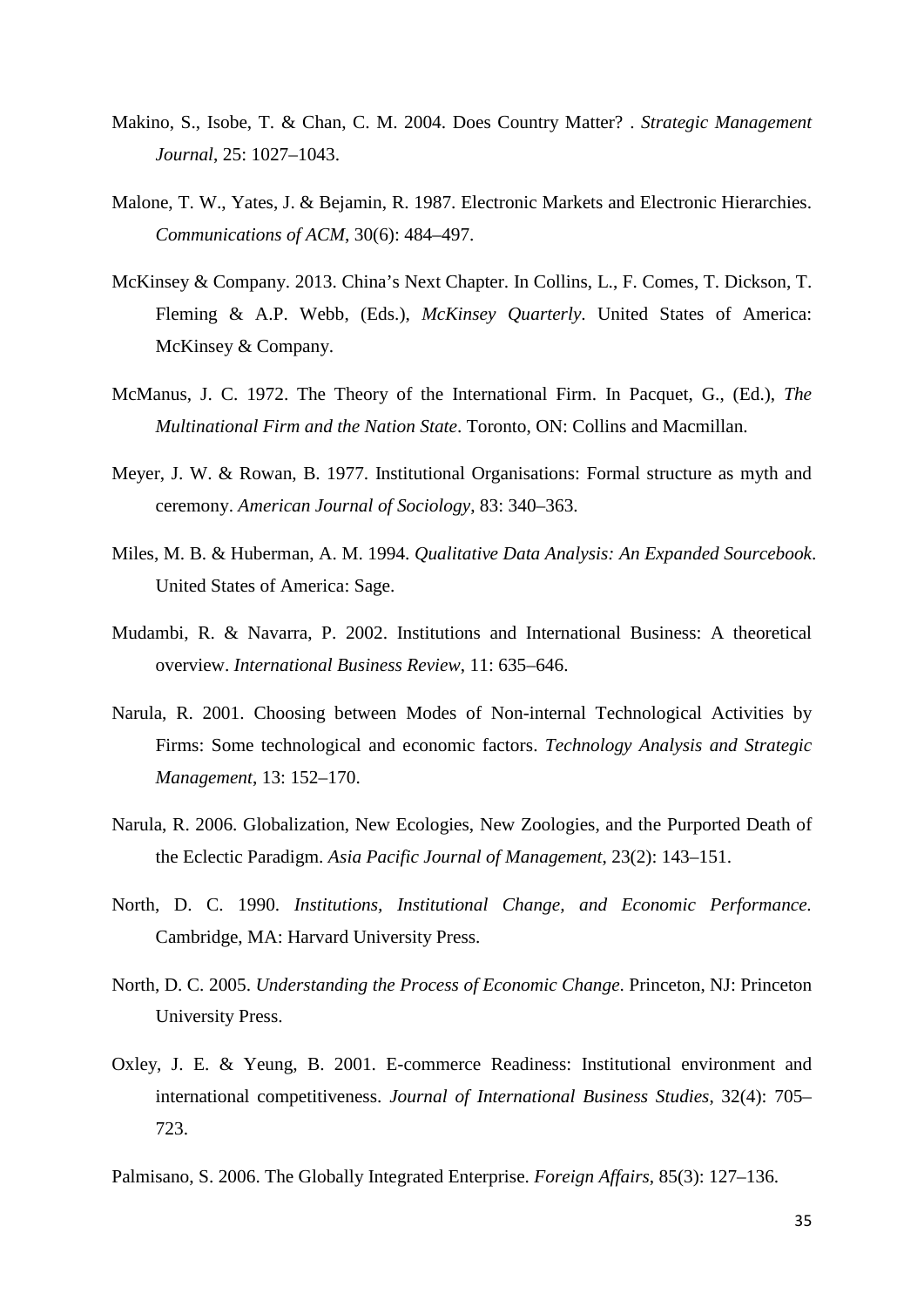- Park, S. H., Li, S. & Tse, D. K. 2006. Market Liberalization and Firm Performance During China's Economic Transition*. Journal of International Business Studies*, 37(1): 127– 147.
- Patton, M. Q. 2002. *Qualitative Research and Evaluation Methods*. 3 ed. United States of America: Sage.
- Peng, M. K., Wang, D. Y. L. & Jiang, Y. 2008. An Institution-based View of International Business Strategy: A focus on emerging economies. *Journal of International Business Studies*, 39(5): 920–936.
- Peng, M. W. 2001. The Resource-based View and International Business. *Journal of Management*, 27(6): 803–829.
- Porter, M. E. 2001. Strategy and the Internet. *Harvard Business Review*, 79: 62–78.
- Rangan, S. & Sengul, M. 2009. Information Technology and Transnational Integration: Theory and evidence on the evolution of the modern multinational enterprise. *Journal of International Business Studies*, 40(9): 1496–1514.
- Rugman, A. M. 1981. *Inside the Multinationals: The Economics of Internal Markets*. New York: Columbia University Press.
- Rugman, A. M. 1980. Internalization as a General Theory of Foreign Direct Investment: A reappraisal of the literature. *Weltwirtschaftliches Archive*, 116(2): 365–379.
- Rugman, A. M. 2010. Reconciling Internalization Theory and the Eclectic Paradigm. *Multinational Business Review*, 18(2): 1–12.
- Rumelt, R. P. 1984. Towards a Strategic Theory of the Firm.In Lamb, R., (Ed.), *Competitive Strategic Management*. Englewood Cliffs, NJ: Prentice Hall.
- Scott, W. R. 1995. *Institutions and Organisations*. Thousand Oaks, CA: Sage.
- Shapiro, C. & Varian, H. R. 1999. *Information Rules: A Strategic Guide to the Network Economy*. Cambridge, MA.: Harvard Business School Press.
- Singh, N. & Kundu, S. 2002. Explaining the Growth of E-commerce Corporations (ECCs): An extension and application of the eclectic paradigm. *Journal of International Business Studies*, 33(4): 679–697.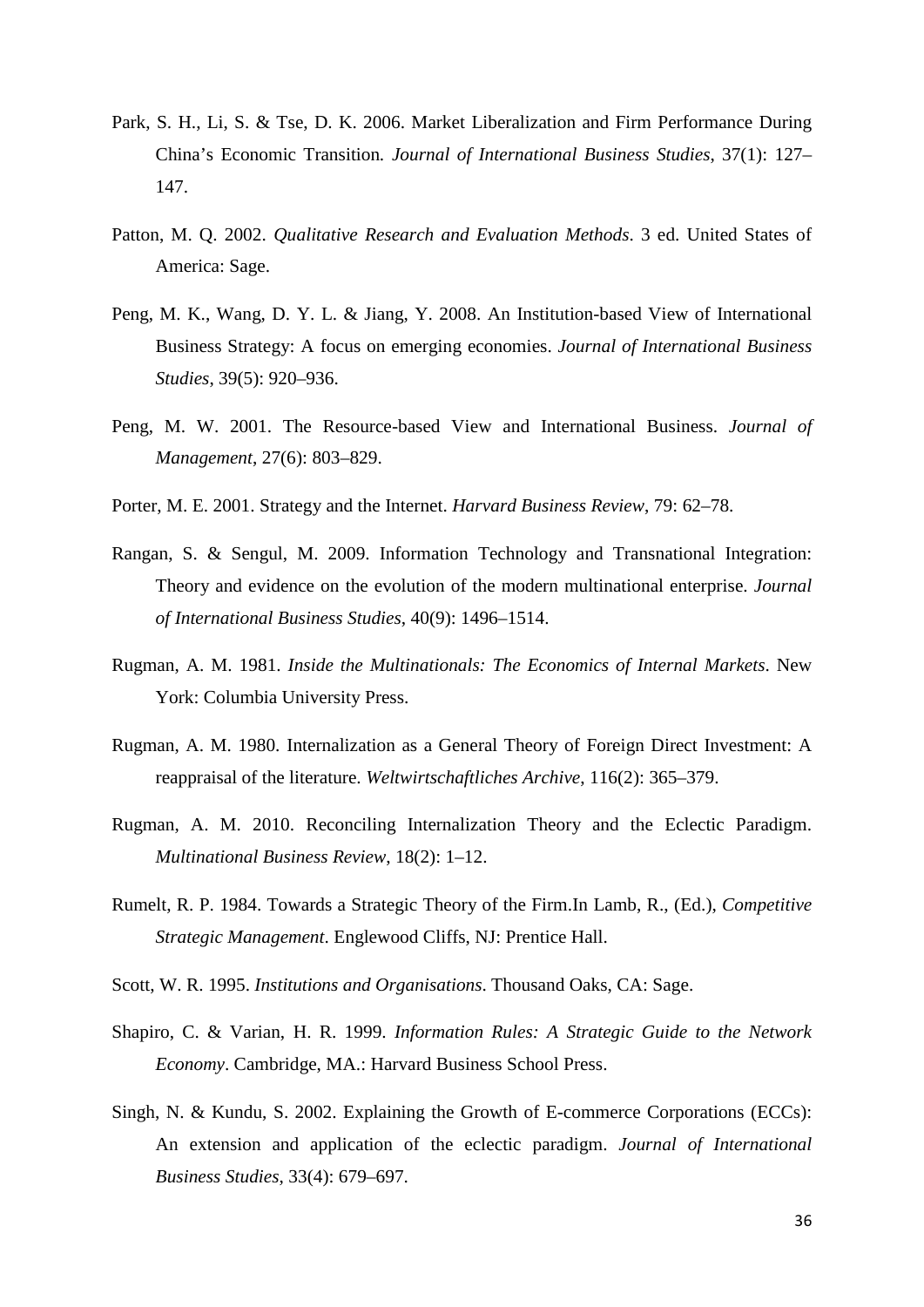- Strauss, A. & Gorbin, J. 1990. *Basic of Qualitative Research*. Newbury Park, CA: Sage.
- Suddaby, R. 2006. What Grounded Theory is Not. *Academy of Management Journal*, 49(4): 633–642.
- Verbeke, A. 2009. *International Business Strategy*. Cambridge: Cambridge University Press.
- Vernon, R. 1971. *Sovereignty at Bay: The Multinational Spread of U.S. Enterprises*. New York: Basic Books Inc.
- Wan, W. & Hoskisson, R. 2003. Home Country Environments, Corporate Diversification Strategies, and Firm Performance. *Academy of Management Journal*, 46: 27–45.
- Wang, X. & Ren, Z. J. 2012. How to Compete in China's e-commerce Market. *MIT Sloan Management Review*, 54(1): 17–19.
- Watson, R. T., Pitt, L. F., Berthon, P. & Zinkhan, G. M. 2002. U-Commerce: Extending the Universe of Marketing. *Journal of the Academy of Marketing Science*, 30(4): 329–343.
- Wei, Y. & Liu, X. 2006. Productivity Spillovers from R&D, Exports and FDI in China's Manufacturing Sector. *Journal of International Business Studies*, 37(4): 544–557.
- Wernerfelt, B. 1984. A Resource-based View of the Firm. *Strategic Management Journal*, 5(2): 171–180.
- Williamson, O. E. 1985. *The Economic Institutions of Capitalism*. New York, NY: Free Press.
- Yin, R. K. 2009. *Case Study Research: Design and Methods*. 5<sup>th</sup> ed. Thousand Oak, CA: Sage.
- Zaheer, S. 1995. Overcoming the Liability of Foreignness. *Academy of Management Journal*, 38: 341–363.
- Zanfei, A. 2000. Transnational Firms and the Changing Organisation of Innovative Activities. *Cambridge Journal of Economics*, 24: 515–542.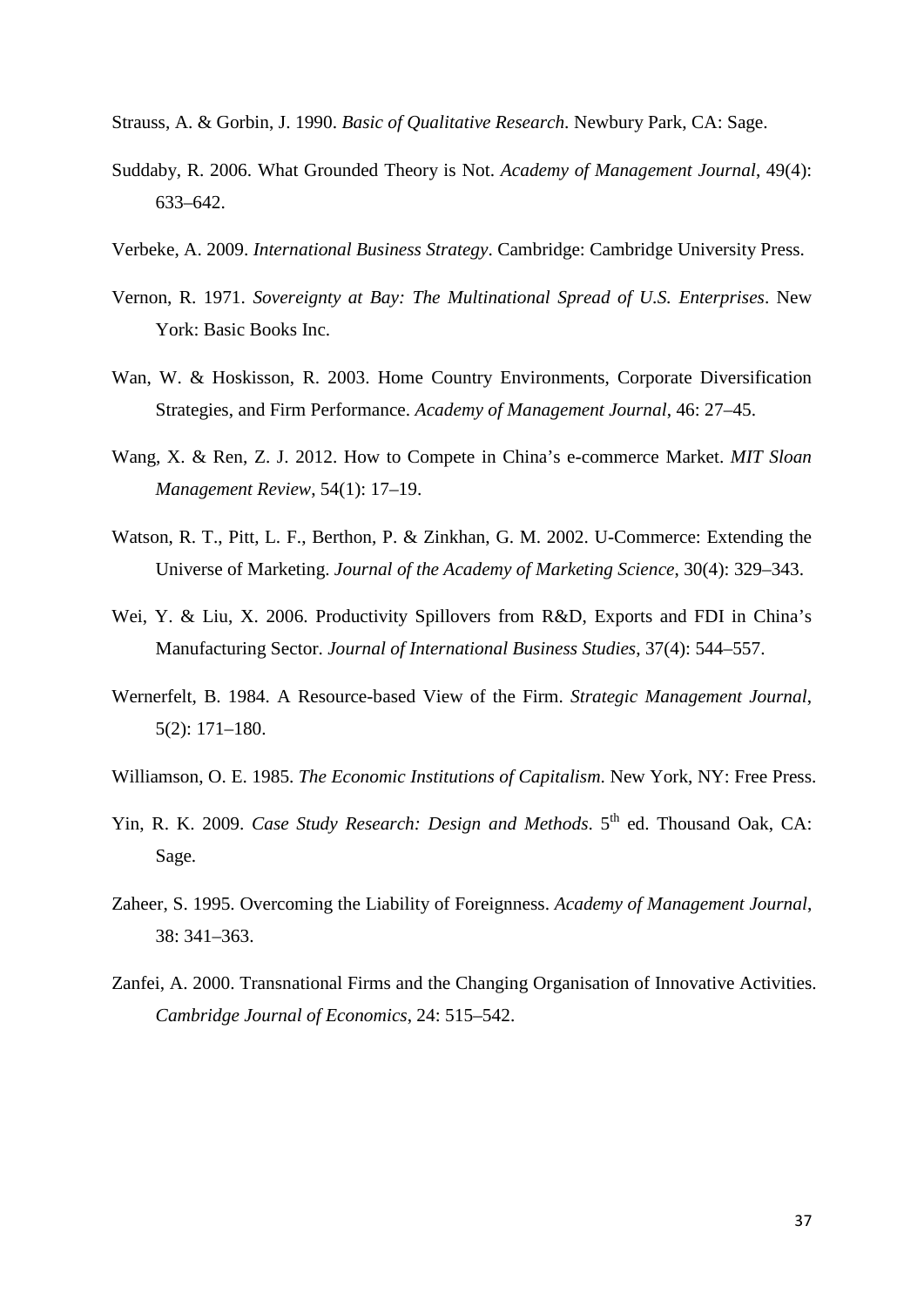# **APPENDICES**

| The characteristics of MNE ECCs     |          |               |                    |                                                 |                           |                |  |  |
|-------------------------------------|----------|---------------|--------------------|-------------------------------------------------|---------------------------|----------------|--|--|
| Sub sector                          | Company  | Year of entry | Mode of entry      | Current status                                  | Sales/revenue<br>as a     | Number<br>of   |  |  |
|                                     |          |               |                    |                                                 | whole $(2013)$            | interviewees   |  |  |
| Content                             | Yahoo    | 1999          | Merger<br>and      | Yahoo sold 40% stake to local Alibaba, and 20%  | 4.68 billion              | 4              |  |  |
| provider                            |          |               | acquisition        | more in 2012. It stopped providing news and     |                           |                |  |  |
|                                     |          |               | (3721.com)         | community services in September, 2013           |                           |                |  |  |
| B <sub>2C</sub>                     | Amazon   | 2004          | Merger<br>and      | Amazon currently holds 2.2% market share in     | 74.45 billion             | $\overline{4}$ |  |  |
| retailer                            |          |               | acquisition (joyo) | 2013                                            |                           |                |  |  |
| C2C                                 | eBay     | 2003          | Merger<br>and      | eBay's market share dropped to under 10% in     | 16.05 billion             | 3              |  |  |
| retailer                            |          |               | acquisition        | 2006 and it sold to Tom online in 2007.         |                           |                |  |  |
|                                     |          |               | (eachnet.com)      |                                                 |                           |                |  |  |
| Search                              | Google   | 2006          | Wholly<br>owned    | Google's market share dropped to 19.2% and exit | 59.73 billion             | 5              |  |  |
| Engine                              |          |               | subsidiaries       | the Chinese market in 2006                      |                           |                |  |  |
| Group                               | Groupon  | 2011          | Joint<br>venture   | Groupon holds current market share of 2.5%. in  | 2.57 billion              | 5              |  |  |
| buying site                         |          |               | (Tencent)          | 2013                                            |                           |                |  |  |
| The characteristics of Chinese ECCs |          |               |                    |                                                 |                           |                |  |  |
| Type                                | Company  | of<br>Year    | Ownership          | Current status                                  | \$ Sales/revenue in China | Number<br>of   |  |  |
|                                     |          | establishment |                    |                                                 | (2013)                    | interviewees   |  |  |
| Content                             | Sohu     | 1998          | Chinese ownership  | Sohu held more than 30% content provider        | 1.4 billion               | 3              |  |  |
| provider                            |          |               |                    | market share in China.                          |                           |                |  |  |
| B <sub>2C</sub>                     | JD.com   | 2004          | Chinese ownership  | JD held more than 50% of the B2C market share   | 11.29 billion             | $\overline{2}$ |  |  |
| retailer                            |          |               |                    | in China.                                       |                           |                |  |  |
| C2C                                 | Taobao   | 2003          | Chinese ownership  | Taobao held more than 90% of the C2C market     | 129.4 billion             | 3              |  |  |
| retailer                            | (Alibaba |               |                    | share in China.                                 |                           |                |  |  |
|                                     | group)   |               |                    |                                                 |                           |                |  |  |
| Search                              | Baidu    | 2000          | Chinese ownership  | Baidu had more than 70% of the search engine    | 5.2 billion               | $\overline{4}$ |  |  |
| engine                              |          |               |                    | market share in China                           |                           |                |  |  |
| Group                               | 55tuan   | 2010          | Chinese ownership  | 55tuan held more than 60% of the group buying   | 0.7 billion               | $\overline{c}$ |  |  |
| buying site                         |          |               |                    | market share in China                           |                           |                |  |  |

## Table 1: A summary of the major characteristics of firms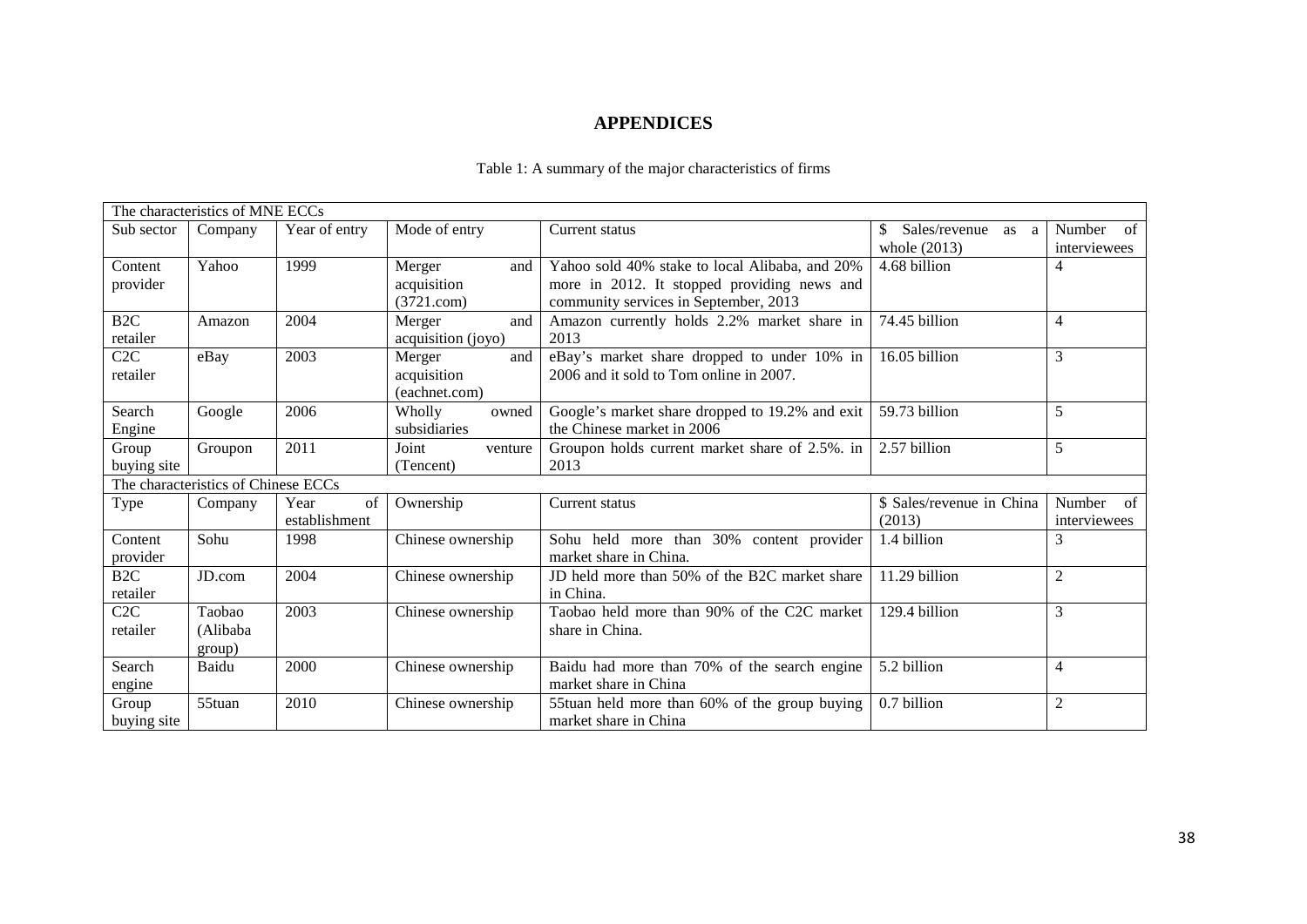## **Table 2: First order, second order and aggregate dimensions**

| First order categories.<br>Statements concerning                                                                                               | <b>Second-order themes</b>       | Aggregate<br>dimensions                                         |
|------------------------------------------------------------------------------------------------------------------------------------------------|----------------------------------|-----------------------------------------------------------------|
| Government censorship, low intellectual property protection, local laws and legislation.                                                       | Local 'rules of game'            | Location                                                        |
| Chinese unique internet user behaviour, value and preference shaped by culture and environment                                                 | and market deficiency            | institutional<br>context                                        |
| Limitation of local banking system, telecommunication system, internet accessibility and speed.                                                |                                  |                                                                 |
| Limitation of local infrastructure system, logistics system, online security concern due to insufficient regulation                            |                                  |                                                                 |
| Diversity in customer demographics, customer expectations, behaviours and preferences from different tier cities                               | Subnational differences          |                                                                 |
| Diversity in subnational infrastructure system, telecommunication accessibility, internet speed                                                |                                  |                                                                 |
| Low entry barriers, number of competitors and intensity of rivalry, uncertainties associated with intense competition                          | Institutional<br>distance        |                                                                 |
| Level of competition in securing supply input: skilled labor, complimentary service provider                                                   | and uncertainties                |                                                                 |
| The difference evolution process between home and host country                                                                                 |                                  |                                                                 |
| The different institutional environment between home and host country                                                                          |                                  |                                                                 |
| The uncertainty in the E-commerce industry: the quick technology change over, the number of competitors, the changing<br>taste of customers    |                                  |                                                                 |
| The uncertainty in the future development in general due to high connectivity, globalization and fast information technology                   |                                  |                                                                 |
| development                                                                                                                                    |                                  |                                                                 |
| Reputation, brand name and web design match with first tier cities: Beijing, shanghai, etc. only                                               | Limitation<br>$\sigma$<br>static | The<br>interplay                                                |
| The difficulties of gaining market share due to lack of complementary service providers and partners                                           | ownership advantage              | between<br>ownership<br>advantage<br>and<br>local institutional |
| The difficulties of gaining market share due to lack understanding of the local customers from various backgrounds                             |                                  |                                                                 |
| Technology mismatch with level of infrastructure development in sub tier cities: Henan, Hubei etc.                                             |                                  |                                                                 |
| Technology unable to deliver value to Chinese customers due to lack of understanding of local customers and availability of<br>the substitutes |                                  | context                                                         |
| The limitation of transferability of MNE ECCs know-how knowledge in China due to different local context                                       |                                  |                                                                 |
| The limitation of transferability of MNE ECCs know-how knowledge in China due to uncertainties                                                 |                                  |                                                                 |
| The (in)ability to reconfigure its business model, reallocate its resources, and the flexibility of changing business component<br>in China    | of<br>Lack<br>dynamic            |                                                                 |
| The (in) ability to respond to local competition attack and unpredictable demand                                                               | capabilities                     |                                                                 |
| The reduced benefits (costs) of internal transaction and external arm length transaction                                                       | Reduced<br>benefits<br>of        | The limitations of                                              |
| The information and decision making delay cost through internal market and hierarchical control                                                | internalization                  | internalization                                                 |
| Uniformity standard and centralized structure. Lack of autonomy and bargaining power for MNE subsidiary in China                               |                                  |                                                                 |
| Limitation of focusing on limited formal business partners : strategic alliance, merger acquisition                                            | Limitation of a closed           |                                                                 |